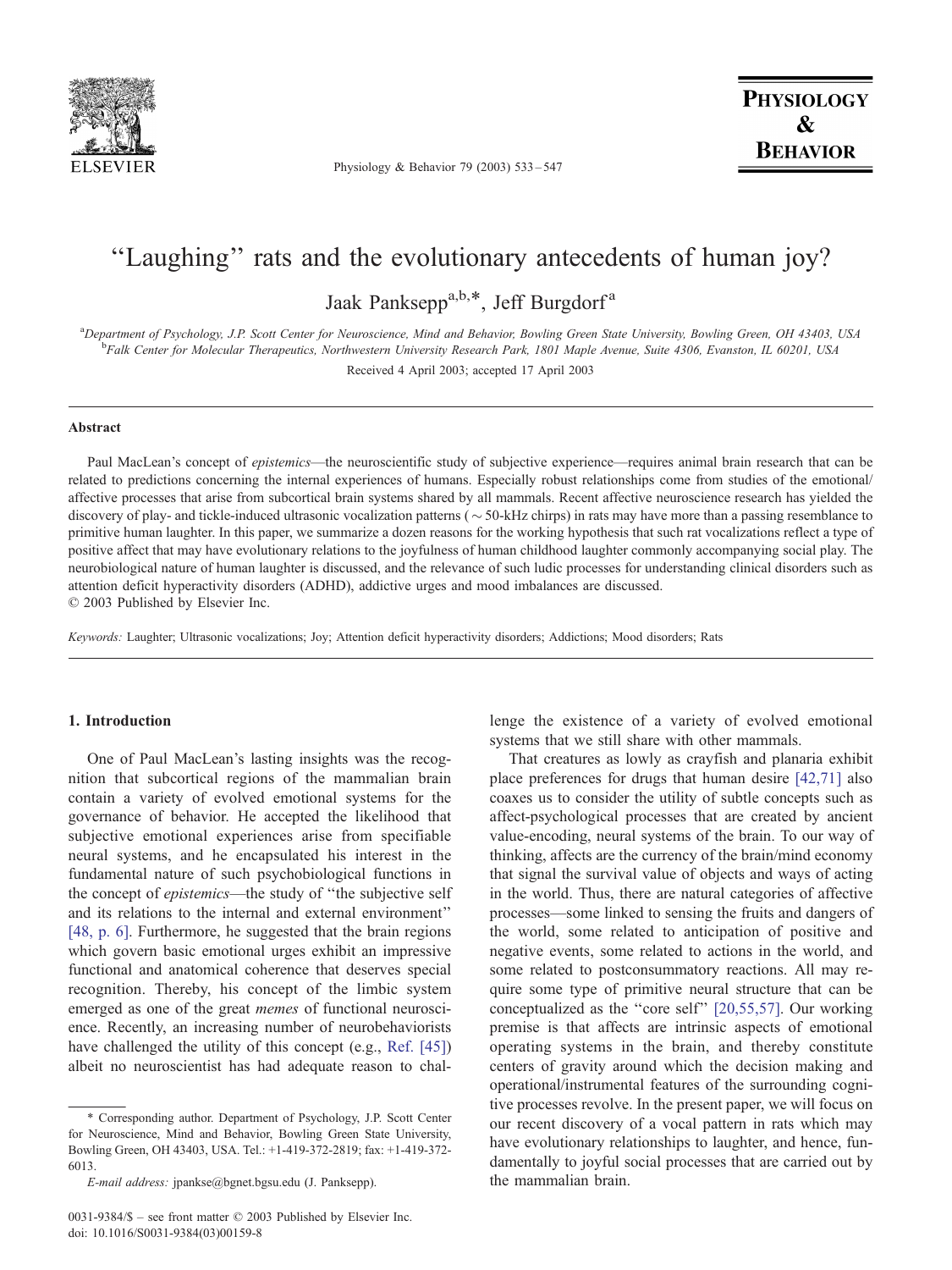#### 2. The brain systems for affective experience

During the past three decades, enormous progress has been made in characterizing the brain systems that promote reproduction (sexual and maternal nurturance systems) and related social processes that help newborn animals to signal social distress and social excitement (i.e., separation distress and playfulness) both of which promote social bonding, the development of social skills, and thereby the competence to sustain generative cycle of life [\[55,70\].](#page-13-0) Such evolved neurobehavioral tools, honed exquisitely and at times idiosyncratically by individual learning experiences, help establish communicative urges that support our human neurosymbolic capacities for refined forms of intersubjectivity (reflected most clearly in our abiding interest in the contents of other minds) [\[87\].](#page-14-0) Among the basic social signaling systems, audiovocal and presemantic forms of social communication [\[48\]](#page-13-0) may be the antecedents to the social urges that characterize human life. However, the linkages between what we know about the human mind and what we know about animal brain functions remain a difficult and contentious topic, and the needed empirical bridges remain to be constructed with disciplinary conviction.

Those who do not work on these brain systems typically remain skeptical of the relevance of this knowledge for understanding the human condition, even though a careful analysis of the data collected during the era of psychosurgery provided some impressive data concerning the similarity of human and animal subcortical emotional functions [\[33\].](#page-12-0) Still, even with modern brain imaging, the details of the neural circuits that govern human emotions and motivations remain largely outside the realm of neuroscientific inquiry. The existing imaging techniques only identify regions of interest for further analyses. When it comes to the cardinal issue of identifying causal processes for mammalian emotional feelings, these techniques are susceptible to abundant false negatives as well as an indeterminate number of false positives since they highlight correlated rather than causal aspects of core emotions. Indeed, such technologies are not especially robust for visualizing brainstem functions. For instance, the widespread use of sensory stimuli to evoke emotions typically leaves open the question of how much the resulting brain arousals reflect nonaffective perceptual processes as opposed to brain functions that actively generate affective experience. Indeed, there is no unambiguous way to ascertain whether the activations that are obtained are directly reflective of the active processing of emotional feelings, as opposed to the active inhibition of mind–brain processes that accompany such experiences. Also, fMRI appears to be more sensitive to graded dentritic potentials (inputs to an area) rather than outputs from an area [\[47\].](#page-13-0)

The dynamics of blood flow in the brain can fluctuate so rapidly that short-term ''event-related'' measures (as typically observed with fMRI) and longer term ''state'' measures (as can be monitored better with PET imaging) often do not match up, and many of the neurochemistries that are of interest (e.g., catecholamines) can have direct effects on blood flow dynamics that may be independent of neural dynamics. Still, when we look at the best brain imaging that has been done of human emotional experience [\[21\],](#page-12-0) there is a striking correspondence to what we know about the localization of emotional circuits in the brains of other mammals [\[55,59,60\].](#page-13-0)

Despite massive evidence suggesting conservation of principles across all mammalian species among the subcortical systems that govern basic emotions and motivations, the detailed study of neural circuits that control animal emotions remains to be generally accepted as being of fundamental importance for understanding human emotions. Partly, this simply reflects the fact that deep evolutionary considerations do not yet guide thinking in the field [\[68\],](#page-13-0) and partly, the natural tendency of scholars to resist assimilation of the types of findings in which they have not been active participants. Thus, we are left with the dilemma that some basic neuroscientists agonize over the extent to which their empirical victories in studying the brains of animals relevant for the understanding our own species. The evolutionary perspective provides a clear answer—at a subcortical level, where anatomical and neurochemical homologies abound, there are bound to be remarkable functional similarities [\[68\],](#page-13-0) unless, of course, these lower functions have become vestigial for human behavior. Although there has continued to be considerable evolutionary divergence in the details of emotional brain mechanisms across species, there is presently no empirical reason to believe such fundamental brain operating systems have become vestigial in any mammalian species, even though it is likely they can be decisively inhibited and regulated by the emergence of various higher brain functions, most dramatically the impressive cognitive capacities of humans.

Paul MacLean was one of the few who had the intellectual courage to deal directly with the implications of ancient limbic brain systems for understanding human emotions. Ultimately such neuroevolutionary perspectives must be evaluated by the new predictions they can generate, especially for the human species. For instance, the neurochemical issues have become especially tractable—there are examples of how effectively our understanding of biogenic amine systems in animal models has guided an understanding of their functions in human brains (e.g., Refs. [\[22,37\]\)](#page-12-0). Likewise, it is to be expected that advances in the study of neuropeptide systems in the regulation of emotions and motivations in animal models will soon be capable of guiding predictions at the human psychological level [\[55,56,58\].](#page-13-0)

In the rest of this paper, we will summarize and discuss one of our most recent lines of research—a vocalization pattern in rats that we have interpreted as a laughterlike response—which can be used as an exemplar of a radical type of theorizing along these lines. Although we are not unreasonably committed to the ''laughter'' interpretation of the 50-kHz vocalization pattern we shall highlight here, it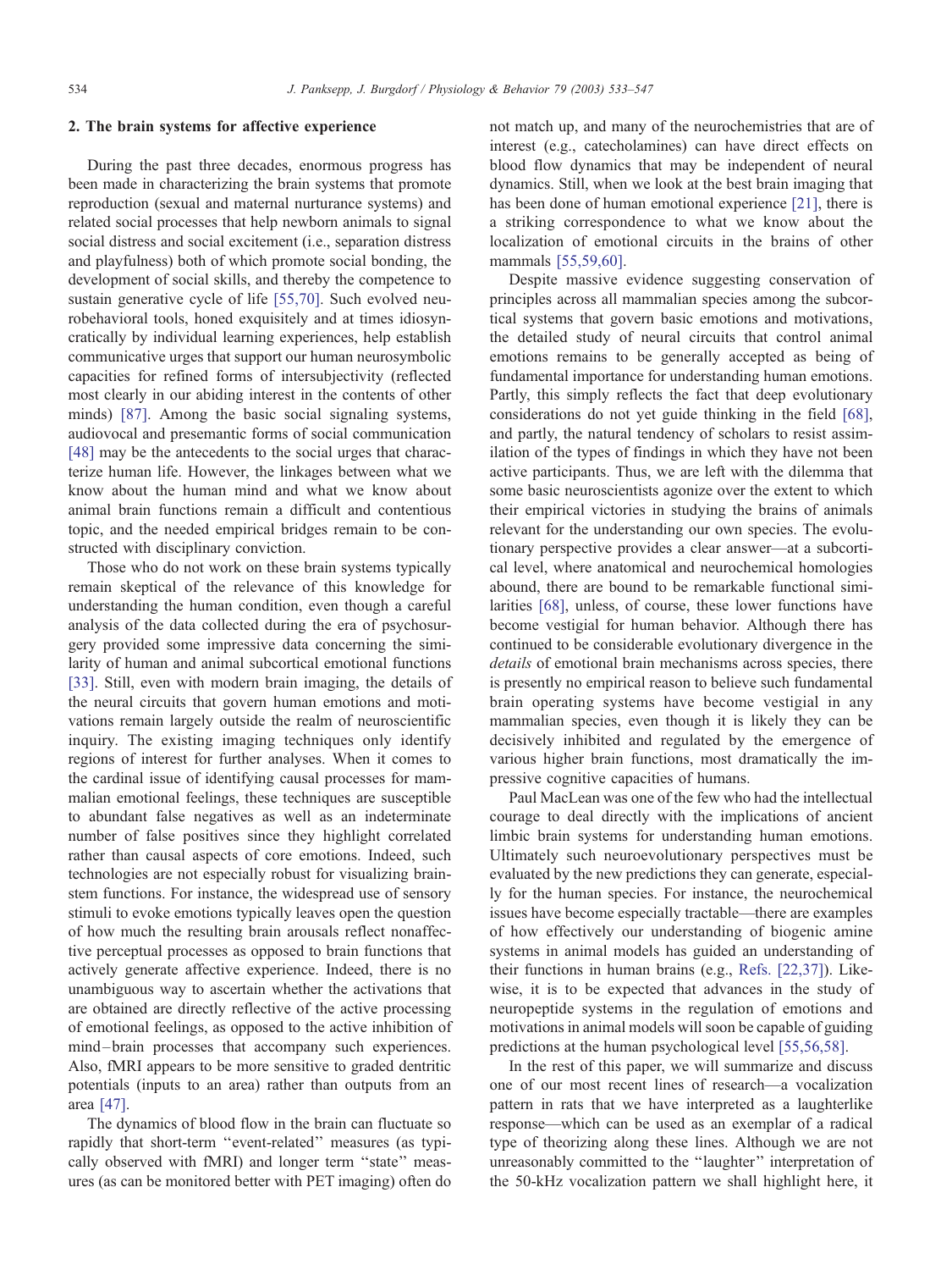provides an especially provocative and useful case study of the types of testable and falsifiable neuroevolutionary psychobiological hypotheses that the increasingly abundant behavioral neuroscience data now offers for our consideration.

Our discussion will be two pronged. First, we consider the possibility, now supported by a great deal of data, that such vocalizations (i.e., 50-kHz chirps) do reflect a laughtertype response, regardless of evolutionary relations to human laughter. Second, we entertain the possibility, which remains largely in the conceptual realm but may eventually be evaluated using neuropsychological and molecular biological approaches, namely, that the animal data will highlight some of the homologous controls that exist in human brains. Thus, we will also consider the possibility that rat ''laughter'' and infantile human laughter do share enough evolutionary relations for the former to be useful in decoding one of the great mysteries of human life—the deep nature of a form of joy within the brain–mind.

## 3. The discovery of rat ''laughter''

While evaluating the sensory systems that control roughand-tumble play in juvenile rats, we noted that deafening had a modest effect in reducing play [\[89\].](#page-14-0) This suggested the possibility that some type of sociovocal communication may facilitate playfulness. This problem was picked up by Brian Knutson in our lab, who first monitored the ultrasonic vocalizations of young rats in the midst of play. He promptly discovered a great abundance of 50-kHz type chirps during this type of social interaction [\[38\].](#page-13-0) This type of vocalization had already been studied extensively in the context of sex [\[1\]](#page-12-0) and a much lower level of this type of vocalization had also been seen in the context aggression (Ref. [\[96\]](#page-14-0) and vide infra—section 4.4, i.e., the fourth among the dozen reasons in the next section). However, in the context of play these vocalizations were much higher than ever observed in the other social contexts. Indeed, these vocalizations were especially frequent when animals were anticipating the opportunity to play, and we came to recognize that such vocal measures could be used as to measure positive affective expectancies [\[14,40,66\].](#page-12-0)

One prong of our subsequent work on this vocalization pattern was premised on the possibility that such sounds may be used as a general index of affectively positive incentive motivation [\[14,39,40\],](#page-12-0) perhaps even a measure of craving of various rewards, including pharmacological ones [\[66\].](#page-13-0) We have now extensively developed that idea and feel that it has opened up a new avenue of inquiry into the study of the positive affective experiences of another species [\[40,66\].](#page-13-0) It is important to emphasize that the levels of this vocalization were by far the highest in the context of playful interactions. This suggested to us that it might also index a specific type of socioemotional response related to a specific type of affectively positive social process. Thus, the other prong of our work was devoted to analyzing the special

social–emotional aspects of this vocalization. We will focus on that possibility in this paper.

After we had studied play- and reward-induced 50-kHz chirping for about three years, it occurred to us that this response might reflect some type of a ''laughter'' type response. During the spring of 1997, the senior author came to the lab, and suggested to the junior author ''Let's go tickle some rats.'' This was promptly done with some juvenile rats that had just finished a play experiment. We immediately discovered that the emission of 50-kHz vocalizations more than doubled over the levels we had seen during their own self-initiated play activities. To all appearances, the animals enjoyed this tickling which simulated their own playful activities. We promptly shifted our research priorities to an intensive analysis of this response. Across the subsequent years we became increasingly convinced that we had discovered a true laughter-type of responses. As a matter of principle (of the evolutionary variety), we decided to remain open to the possibility there was some type of ancestral relationship between this response, and the primitive laughter that most members of the human species exhibit in rudimentary form by the time they are three months old. This intriguing behavioral response intensifies marvelously during the next few years and is exquisitely expressed when children begin to vigorously play with each other (being especially evident when they eagerly chase each other in games such as tag).

Of course, it was hard to publish this kind of work, and it was ironic that the publication of our initial manuscript was impeded by prominent emotion researchers, some of whom take pains to deny that we can ever know whether animals have any emotional feelings. That initial manuscript (with some additional commentary) is, however, now available in the proceedings of the first major scientific conference in which this work was disseminated [\[61\].](#page-13-0) We parenthetically note that before any of this work was published in a scientific journal, it was shared with the public in several animal behavior documentaries (e.g., a BBC show entitled Beyond a Joke, and a Discovery Channel show on Why Dogs Smile and Chimpanzees Cry). As a result, the senior author received abundant mail from rat-fanciers who sought to replicate the phenomenon, most with considerable success (especially if they were not carriers of predatory odors, as from pet cats). We would share one letters from a fan in California who, because of her experience tickling a rat, decided to return to college to pursue graduate work in animal behavior:

After seeing the Discovery special, I decided to do a little experimenting of my own with my son's pet rat, Pinky, a young male. Within one week, Pinky was completely conditioned to playing with me and every once in a while even emits a high pitched squeak that I can hear. It's been about 4 weeks that I have been tickling him everyday and now, the second I walk into the room, he starts gnawing on the bars of his cage and bouncing around like a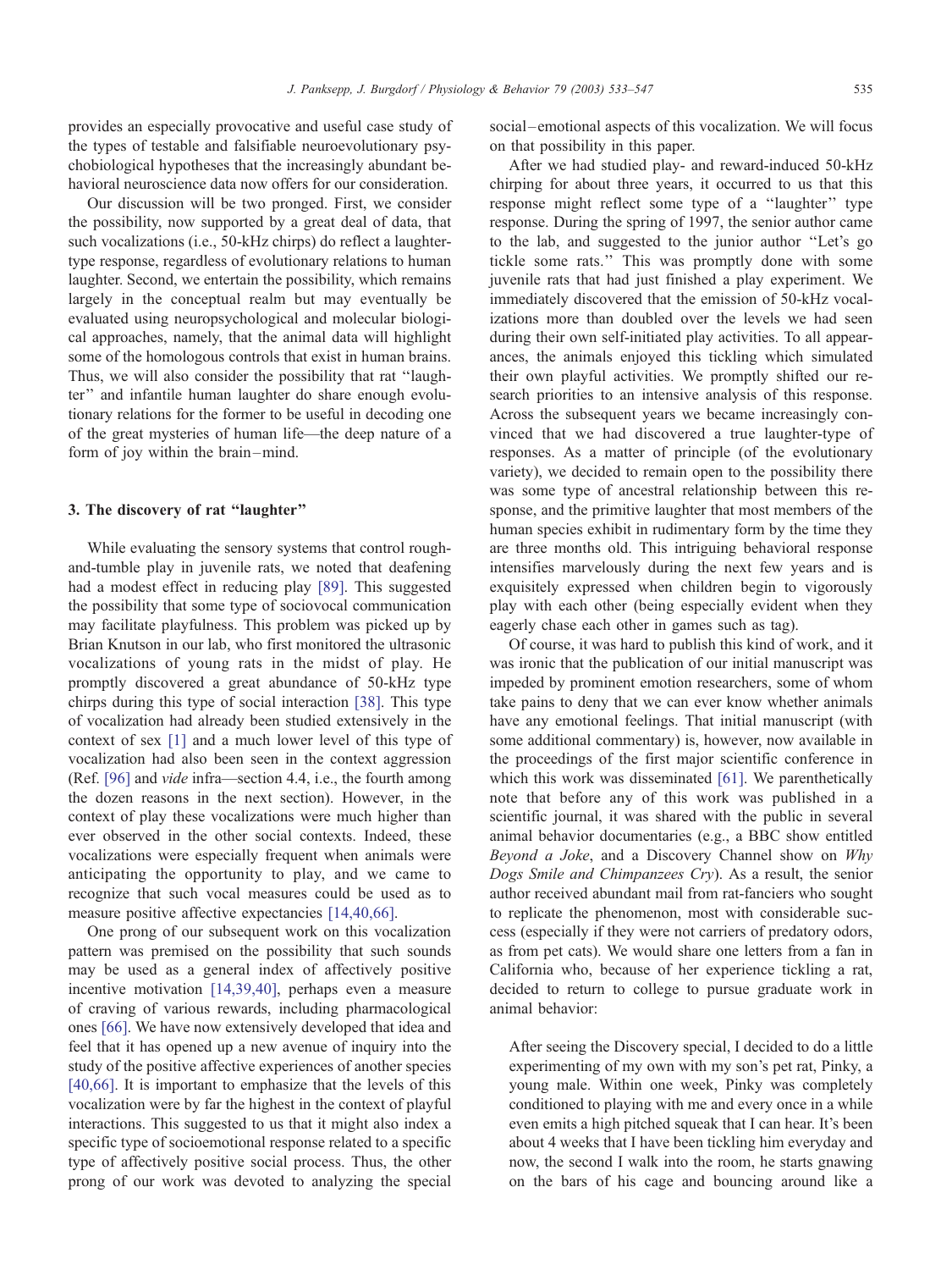kangaroo until I tickle him. He won't even eat when I feed him unless I give him a good tickle first. I had no idea that a rat could play with a person like that! He tackles my hand, nibbles, licks, rolls over onto his back to expose his tummy to be tickled [that's his favorite], and does bunny kicks when I wrestle with him. It's the funniest thing I've ever seen, even though my family thought I had lost my mind until I showed them.

In short, there was great popular interest in this discovery, although there remains some profound and Zeitgeist appropriate skepticism about the phenomenon among many scientists. Of course, one critical worry we all tend to have about such interpretations of animal behavior is committing the ''sin of anthropomorphism.'' However, we would simply note that the emergence of a ''critical anthropomorphism'' may be essential for dealing with certain types of primitive psychobiological processes we share with the other animals [\[15,59\].](#page-12-0) Indeed, it may be worth noting that Morgan himself did not intend that his epistemological suggestions, which came to be known as ''Morgan's Canon,'' (i.e., the scientifically esteemed goal of parsimony) would became a rationale to dogmatically deny the existence of mental life in other animals [\[18\].](#page-12-0)

Because of the rather well-entrenched, and by now almost reflexive, antianthropomorphism stance in the neurobehaviorist community, we had already encountered similar reactions when we first started to study separation-induced distress vocalizations in puppies, guinea pigs and domestic chicks, which we hypothesized could be used as animal homologs of a form of human childhood "crying" [\[67,70\].](#page-13-0) Readers interested in an example of ongoing skepticism with regard to existing work on separation distress in animals, as well as related scientific issues, can find that topic debated in a series of recent articles [\[8,59\].](#page-12-0) We feel the neuroscience community does need to try to deal more forthrightly with the critically important affective functions of the brain. A proper neuronal conceptualization of affective processes may be essential for making sense out of many brain functions. Although all scientists can agree that affective states cannot be measured directly—that has been obvious for a long time—there are a variety of compelling indirect theoretical strategies that offer credible scientific approaches for penetrating into the nature of such mental experiences [\[55\].](#page-13-0) Although positive affects, such as joy, may be more difficult than the varieties of fear and anxiety, we proceeded to provisionally hypothesize that 50-kHz chirping could be used as a measure of positive social affect in rodents, and perhaps other appetitive anticipatory processes as well [\[40,66\].](#page-13-0)

Of course, scientifically there are two critical issues: (1) Are the empirical phenomena we have reported replicable (and so far we have heard of no major problems), and (2) Do our interpretations of the phenomena stand up to critical analysis (and so far, no one has shared an alternative

perspective that is based either on evidence or clear reasoning that considers all the evidence)? So why are we willing to go out on this risky conceptual limb? Our first reason is that if our theoretical interpretation is basically correct, namely that these are the sounds of social joy, then we have an excellent animal model to help decipher scientifically one of the great mysteries of human emotions—the primal joyful nature of laughter and positive social interchange [\[58\].](#page-13-0) Another reason is simply a general ontological position that we share with Paul MacLean and other sensitive observers of animate life: The existence of affective processes in the brains of other mammals makes evolutionary sense—it could be a heuristic code of value. On the other hand, the assumption that the other animals are unfeeling behavioral zombies seems evolutionarily improbable, especially if many human affects emerge from subcortical circuits we share homogenously with other animals [\[60\].](#page-13-0) In making this last assertion, we explicitly recognize that the expansion of the human neocortex has provided the opportunity for a level of symbolic processing that is evident in no other species. Of course, if it were to turn out that experienced affect is more critically dependent on cortico–cognitive symbolic activities rather than the arousal of subcortical of emotional–instinctual action circuits as we hypothesize [\[55\],](#page-13-0) then our position would be seriously flawed. However, there are abundant data that evolutionarily conserved subcortical systems are major ''loci of control'' for emotional affective processes in the mammalian brain [\[33,55,60,79\].](#page-12-0) In claiming this we do not deny that many perceptual affects (e.g., the qualia of sensory experiences) are heavily dependent on the ability of cortical processes to discriminate many fine differences of the world.

#### 4. The weight of evidence for rat ''laughter''

Before proceeding to some details, let us again affirm that our ontological position is that other mammals, and perhaps many other animals, do have affective emotional and motivational experiences which are generated by complex neurodynamics that are important for scientists to conceptualize to make progress on how the brain–mind is actually organized. This is a contentious issue, since subjective experiences cannot be directly measured in either animals or humans, and must be inferred from outwardly evident signs. This, of course, is not an uncommon problem in science, where unseen processes must be adequately conceptualized before they can be measured. In such circumstances, it is the weight of evidence and the power of new predictions, rather than the logical air-tightness of arguments that must be the basis for adjudicating the adequacy of a concept. Accordingly, we will summarize a dozen lines of evidence that coax us to consider the ''laughter'' interpretation of the 50-kHz chirping that is so readily evoked in young rats by providing them playful, tickling-type somatosensory stimulation (see [Table](#page-4-0) 1). Be-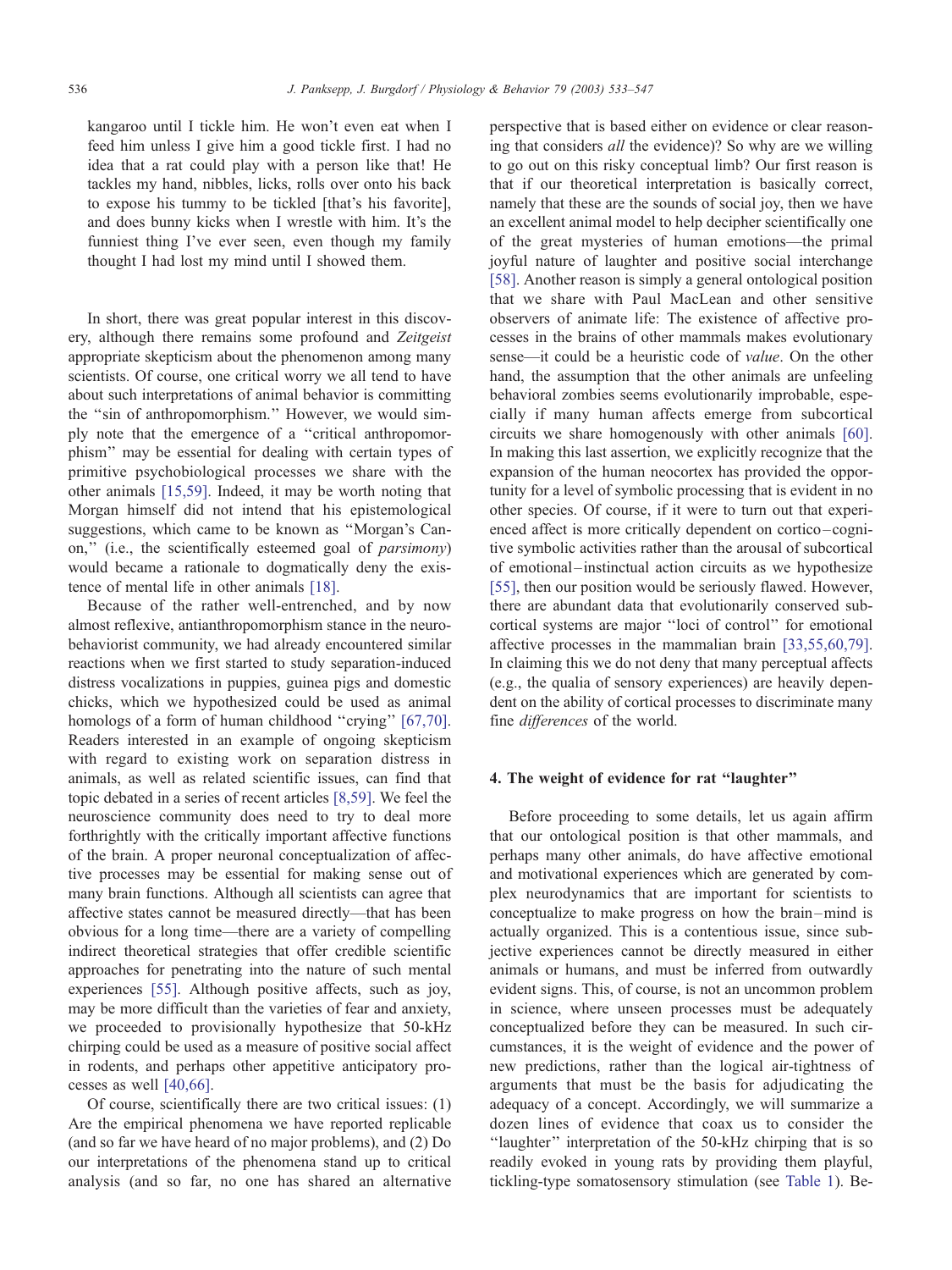<span id="page-4-0"></span>

| ×<br>× | P.<br>×<br>۰ |  |
|--------|--------------|--|
|        |              |  |

| laughter |                                                                                             |                              |
|----------|---------------------------------------------------------------------------------------------|------------------------------|
|          | 1. 50-kHz chirping is evoked most<br>robustly during play and tickling                      | [11, 13, 38, 77, 80, 88, 90] |
| 2.       | Existence of "tickle skin"                                                                  | ([61, 69, 70, 89], Fig. 2)   |
| 3.       | Age related declines in tickling                                                            | ([54], Fig. 2)               |
| 4.       | Negatively valenced stimuli<br>reduce the tickle response                                   | [55,61,94,97]                |
| 5.       | Positive relationship between<br>playing and tickling                                       | [38, 63]                     |
|          | 6. Tickling is rewarding for rats which<br>exhibit high levels of 50-kHz calls              | ([12, 61, 62], Fig. 3)       |
|          | 7. Social isolation is an important<br>ingredient for evocation of the<br>tickling response | [61, 62]                     |
|          | 8. Classical conditioning of tickling                                                       | [61, 62]                     |
|          | 9. Tickle induced approach behavior<br>is strongly correlated with rate<br>of 50-kHz calls  | $(12]$ , Fig. 4)             |
|          | 10. Social preferences evoked by tickling                                                   | ([12], Fig. 5)               |
|          | 11. Low or high levels of ticklishness<br>can be readily breed for experimental             | [46, 63]                     |
|          | 12. The alternative, motor artifact<br>explanations of the response,<br>are not supported   | ([7, 13, 38, 95], Fig. 6)    |

Evidence that 50-kHz calls reflect a positive emotional state analogous to

fore proceeding, let us emphasize that the two major sonographic patterns of ultrasonic vocalizations—the 22- and the 50-kHz chirps (Fig. 1)—do convey different emotional messages. The former is primarily seen in affectively negative situations, while the latter is much more evident in positive ones (for a comprehensive review of the background evidence for this and other points made in this paper, see Ref. [\[40\]\)](#page-13-0). In our experience, there is no situation where the 50-kHz chirps are more frequent than when young rats are being tickled by a human experimenter.

# 4.1. 50-kHz chirping is evoked most robustly by the positive social interchange of rough-and-tumble play, and even more so by human tickling

Sustained bouts of human laughter are evident in children during tickling and rough-and-tumble play, especially when they are chasing each other [\[80,90\].](#page-13-0) A similar type of vocal activity (chirping at about a frequency of 50 kHz, which humans cannot hear without special equipment, of course) is also evident when young rats play [\[38\].](#page-13-0) To our knowledge, play and tickling are by far the most robust initiators of the short 50-kHz chirps that are also common at much lower levels in other positive social situation [\[13\].](#page-12-0) This socially induced vocalization is highly stereotyped [\[11\],](#page-12-0) as is human laughter [\[77\],](#page-13-0) but there is also sufficient variability in the rodent chirps that it remains conceivable that there are several functionally distinct sounds in this type of vocalization.

Whether there are homologous play- and affect-related ultrasonic chirps in other rodents such as mice and hamsters awaits such functional analyses in those species [\[40\].](#page-13-0) It has also recently been claimed that other species including primates and canids exhibit a laughter type response [\[77,88\].](#page-13-0) Whether these are homologous vocalizations, and to what extent there are ancestral relations to human laughter awaits a more comprehensive neural and genetic understanding of the underpinnings of this behavior than presently exists. Only when we know enough about the basic neurobiology of human laughter will we able to have an adequate database to evaluate the issue of homology in other species. The slow pace of research in this area, especially in the human species makes needed cross-species comparisons almost impossible currently, especially as far as neurological issues are concerned [\[13,29,73\].](#page-12-0) Indeed, it seems likely that the neurobiology of such responses in laboratory species can lead the analysis. The existence of homologies will have to be judged by the extent to which the animal data yield testable predictions in humans (e.g., identification of new neurochemistries that facilitate laughter).

#### 4.2. On the existence of tickle skin

Tickling various areas of a rat's body is remarkably effective in generating maximal levels of this ''laughter'' response. Just like humans who are more ticklish on certain areas of the body (e.g., ribs), young rats have ''tickle skin'' concentrated at the nape of the neck where they direct their own play activities [\[61,89\].](#page-13-0) A developmental study of the tickling response, as a function of body area tickled, is summarized in [Fig.](#page-5-0) 2 (the detailed methods are described in the legends of this and subsequent figures). Tickling at the nape of the neck consistently produced more chirping than tickling the posterior dorsal surface of the animal, but full body tickle was most effective of all. The response was significantly higher in the males during the first two test ages, but females responded significantly more than males at the oldest age. In this context, it is noteworthy that after puberty females tend to remain more playful than males ([\[69,70\],](#page-13-0) and unpublished data).



Fig. 1. Sonographic analysis of a sample 50- and 20-kHz ultrasonic vocalization recorded during the third test day of the experiment depicted in [Fig.](#page-5-0) 2. Ultrasonic vocalizations were recorded onto the audio channel of a VCR tape via a Petterssen D980 ultrasonic detector (Uppsala, Sweden) with a 1/10 frequency division.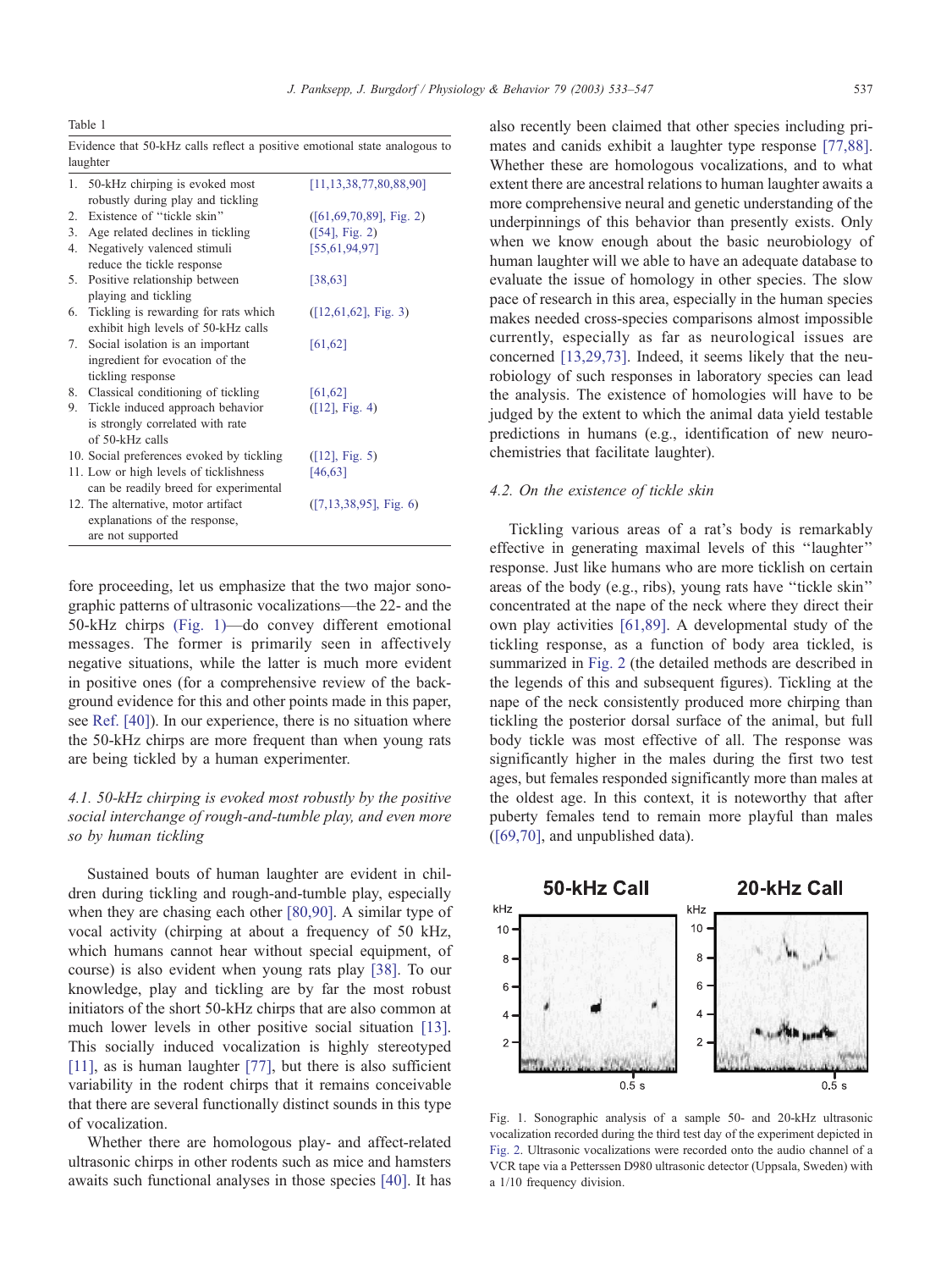<span id="page-5-0"></span>

Fig. 2. Long Evans rats (13 male, 18 female) singly housed from weaning at 21 days of age were given (i) tickling stimulation of the rump of the animal (Posterior), (ii) the nape of the neck (Anterior), (iii) alternating between stimulation primarily of the nape and ventral surface of the animal when placed in a supine posture (Full Tickle) or (iv) no stimulation (Baseline) for 15-s epochs for each stimulation or baseline period. Subjects were tested using a within-subjects design at 44, 71 and 148 days of age. Methods used were identical to those previously described [\[61,62\].](#page-13-0) Sex differences were analyzed using twotailed between-subjects t test.  $P < .05$ , \*\* $P < .01$ , \*\*\* $P < .001$ .

#### 4.3. Age-related declines in tickling-induced chirping

Rough and tumble play declines as a function of age [\[54\],](#page-13-0) and so does tickling (Fig. 2, but the decline in play is much more precipitous than the decline in the tickling response. The tickling response remained stable well past puberty (at least until  $\sim$  70 days of age), declining substantially only when the animals were well into full adulthood. This suggests that the reductions in natural play following puberty is probably due more to the fact that older animals do not initiate play as much as younger animals and that they (especially males) are more likely to get into intensely aggressive interactions. Although there is little data to suggest that there is a precipitous decline in positive reward from playful bodily stimulation, as animals grow older, as highlighted in section 4.6, older animals that are not accustomed to being tickled do show diminished tickle-induced place-preference as compared to younger animals.

## 4.4. Negatively valenced stimuli reduce the tickle response

All fearful and negative affective stimuli we have tested (cat smell, foot shock, new places, being held by the scruff of the neck, and being tested in bright light) reduce this response [\[61\]](#page-13-0). One of the potentially inconsistent findings is the existence of some 50-kHz chirps during aggressive encounters [\[51,83,96\].](#page-13-0) Indeed, Berridge [\[4\]](#page-12-0) has questioned our ''laughter'' interpretation of 50-kHz chirps on the basis of this finding. However, we note that it is the intruder animal that exhibit the vast majority of the aggression-related 50-kHz vocalizations [\[97\],](#page-14-0) and the levels are so sparse as to be of dubious significance when contrasted to the high levels evident during play and tickling.

In a recent unpublished experiment we examined ultrasonic calls in the resident–intruder aggression protocol (e.g., Ref. [\[24\]\)](#page-12-0). Dorsal contacts, bites, freezing, as well as ultrasonic vocalizations were analyzed during either the fourth or fifth resident–intruder encounter. The 30-min test session was divided into 5-min blocks for analysis. During the first trial bock  $(0-5 \text{ min})$  animals exhibited the lowest levels of freezing behavior (Mean  $\pm$  S.E.M.; 41.9  $\pm$  34.3 s) and the fifth trial block  $(20-25 \text{ min})$  exhibited the highest level of freezing behavior (191.5  $\pm$  64.3 s). Assuming that freezing behavior reliably indexes a negative affective state, we infer that animals exhibiting more negative affect during the fifth trial block as compared to the first. Male rats also exhibited more dorsal contacts, which index a positive affective state during play behavior [\[55\],](#page-13-0) during the first trial block  $(5.1 \pm 1.2 \text{ s})$  as compared to the fifth trial block  $(1.4 \pm 0.9 \text{ s})$ . Male rats exhibited significantly more 50-kHz during the first trial block  $(41.9 \pm 34.3 \text{ s})$  as compared to the fifth trial block (17.7  $\pm$  8.6 s), and significantly less 20-kHz calls during the first trial block  $(0.9 \pm 0.9 \text{ s})$  as compared to the fifth trial block  $(128.6 \pm 27.4 \text{ s})$ . In contrast, female rats exhibited similar levels of 50-kHz and virtually no 20-kHz calls during the first and fifth trial blocks, and they exhibited very little freezing behavior. Thus, it appears that the most emotionally positive segments of aggression were associated with higher levels of 50-kHz vocalizations as compared to the more negatively valenced test periods. Just the opposite was seen for the 22-kHz calls, with more 22 kHz associated with the negatively valenced test periods as compared to the positively valenced test periods.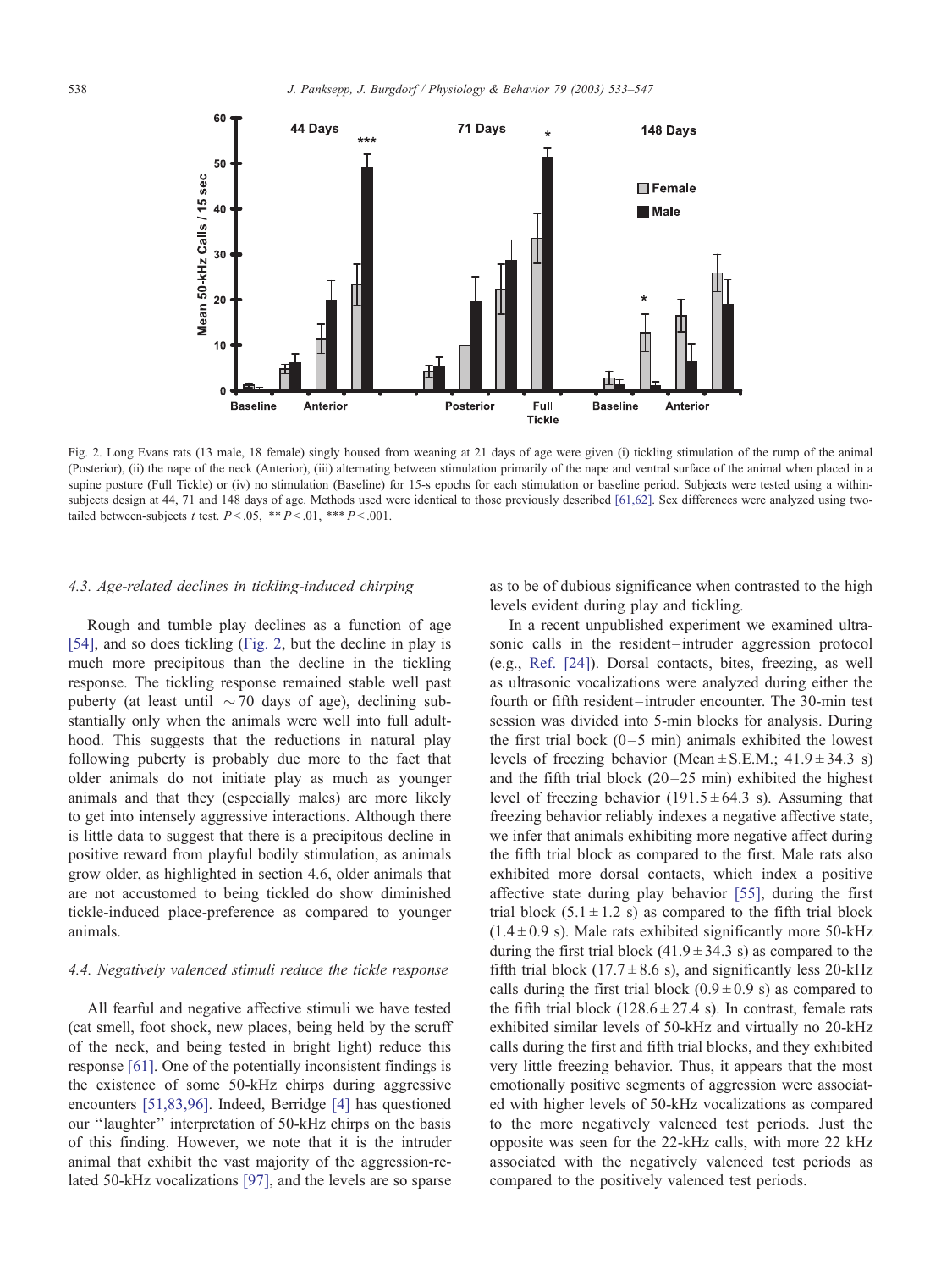<span id="page-6-0"></span>Even though aggression generally seems aversive, we also note that there is, in fact, an ambivalent social motivation in animals following severe social competition as measured by social choice tests. Submissive animals, given a choice to return to their home cage in a T-maze or to the home of the dominant animals, exhibited surprisingly many choices for the latter [\[94\],](#page-14-0) while of course dominant animals would be expected to be eager for more social contact. Thus, aggressive situations still contain abundant positive social motivational features, which may help explain the modest levels of 50-kHz vocalizations evident in resident–intruder paradigms.

#### 4.5. Positive relations between playing and tickling

Individuals that chirp the most in response to tickling, also play the most. We have observed this in two separate situations. First, in sequential daily play sessions, the amount of chirping that occurs during a session is correlated with the number of dorsal contacts (play solicitations) emitted during play testing [\[38\].](#page-13-0) Second, when we bred animals for high chirping, we also found that these animals exhibited significantly more play solicitations than randomly selected and low-chirp lines [\[63\].](#page-13-0)

# 4.6. Tickling appears to produce a positive affective responses

Just like young children, juvenile rats find tickling to be rewarding as indicated by various approach and place preference tests [\[61,62\].](#page-13-0) Indeed, we have found that young rats will seek the proximity of hands that tickled them to a greater extent than they seek contact with anesthetized conspecifics [\[12\].](#page-12-0) Animals also exhibit a heightened attraction to other stimuli that have been associated with tickling. A replication and extension of our original place preference finding [\[12\]](#page-12-0) is summarized in Fig. 3. Adolescent rats that exhibited abundant 50-kHz tickle-induced chirps exhibited significantly more place preference compared to adults who responded much less to the tickling.

# 4.7. Social isolation as an important ingredient for evocation of the tickling response

One may wonder why young rats, who might be threatened by large humans, exhibit a desire for the types of playful interactions we have employed. Clearly, this type of receptivity is primed by prior social isolation. Young animals taken immediately from their family groups do not exhibit a robust chirping response to being tickled. It takes about two days of prior social isolation to obtain the full response [\[62\].](#page-13-0) The fact that social isolation is so potent in opening a ''doorway'' to this type of interaction suggests that the response is regulated by social-need processes within the brain. In contrast, food deprivation does not significantly elevate the response [\[61\].](#page-13-0) In this context, it is



Fig. 3. Long–Evans rats singly housed from weaning at either 21 or 40– 41 days of age were used in this study. Adolescent animals  $(n=29)$  began testing at 41–42 days of age and adult animals  $(n = 19)$  were between 2 and 9 months of age at the start of testing. Subjects received 2 min of tickling stimulation consisting of four successive blocks of 15 s of no stimulation followed by 15-s period of full body tickle [\[62\]](#page-13-0) for three consecutive days in the white side of a white–black conditioned place preference box [\[14\].](#page-12-0) Ultrasonic vocalizations were analyzed for the 2-min tickling session on the third test day. Subjects were also placed in the black side of the place preference box without tickling stimulation for each of the three test days. On the fourth day subjects were allowed free access to both the white and black side of the place preference box for 5 min. Conditioned place preference was analyzed with a two-tailed within-subject  $t$  test. 50-kHz calls were analyzed with a two-tailed between-subject  $t$  test, and 20-kHz calls with a Mann–Whitney U.  $P < 0.05$ , \*\*  $P < 0.01$ , \*\*\*  $P < 0.001$ .

also noteworthy that it is rather difficult for strangers to provoke young children into tickle games until they have been adequately familiarized with the adult and perceive them to be friendly (Panksepp and Reddy, 2002, unpublished observations).

#### 4.8. Classical conditioning of tickling

It is well known that in human children one can very rapidly condition a laughter response. If one has successfully tickled a young child, then one can evoke peals of laughter simply by threatening with a "Coochi-coochi-coo" type of ''I-will-get-you'' provocation. A very similar conditioned response can be seen in juvenile rats, by waving one's hand as a conditional stimulus prior to each tickling bout [\[61,62\].](#page-13-0) Not only does the tickling response classically conditions rapidly to cues that predict tickling, but during extinction, social solicitations [play-bites] actually go up during successive test days (see [Fig.](#page-7-0) 5 and Ref. [\[62\]\)](#page-13-0), as opposed to down as might be expected from classical ex-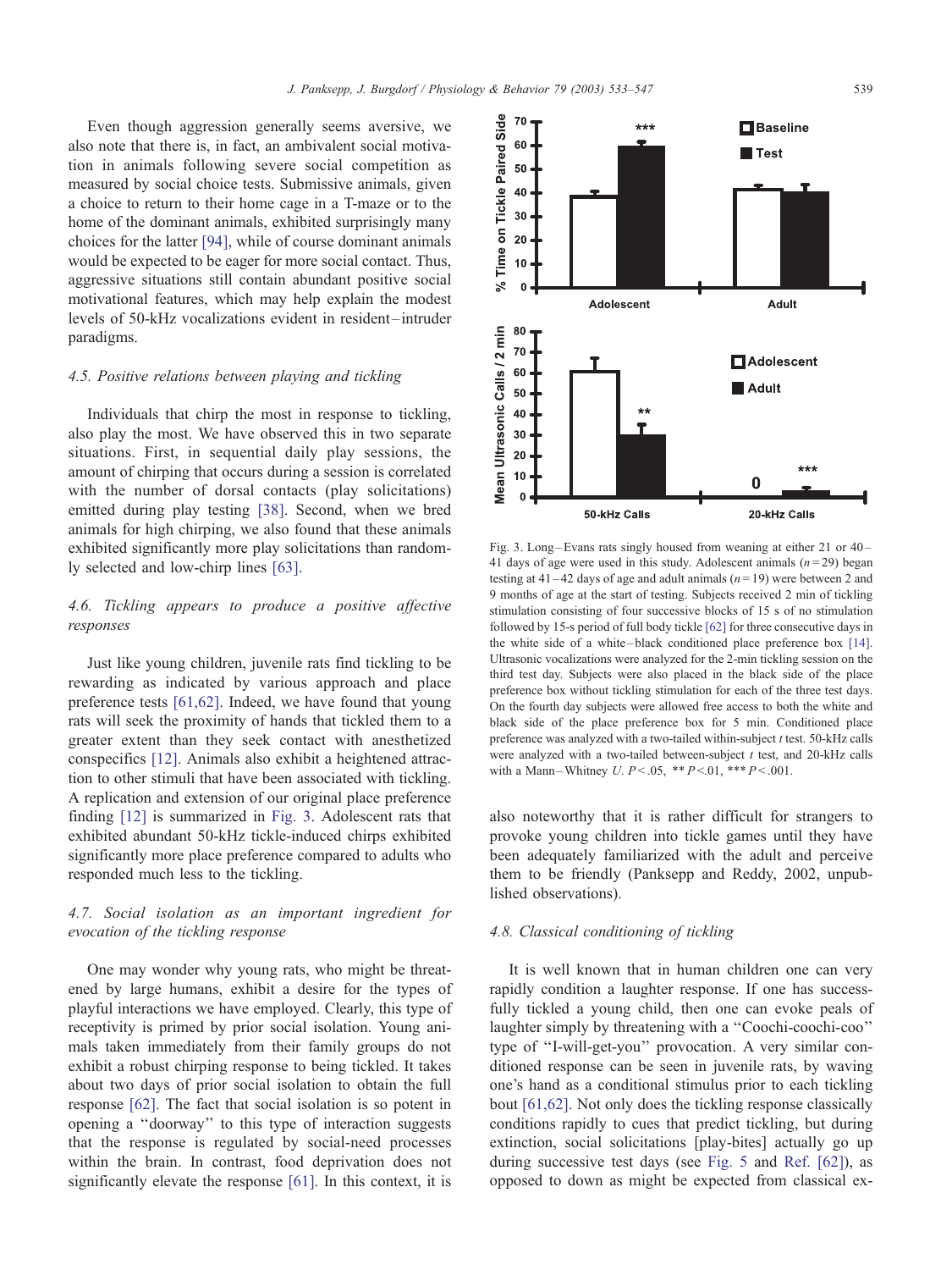<span id="page-7-0"></span>

Fig. 4. Long–Evans rats  $(n=4)$  age 32 days of age were singly housed from weaning at 21 days of age were used in this study. Subjects were given 15 s of full tickle stimulation which was made contingent on the animals approaching and touching the experimenters hand or after 30 s without contact. A total of  $4-5$  trials were given per animal.  $50-kHz$  calls while the animals were approaching the experimenters hand was used for analysis. Methods were virtually identical to experiment 2 of Burgdorf and Panksepp [\[12\].](#page-12-0) Pearson Correlation  $r = .80$ ,  $P < .001$ .

tinction processes. It is fascinating that the play biting is further elevated in these animals across successive extinction days (see Fig. 5 and [Ref.](#page-13-0) [62]). Our interpretation is that the animals are in a central state of ''play desire'' and that their behavior reflects an instrumental attempt to elicit playful engagement from their only available partner (the experimenter's hand). This solicitation response may have more than a passing resemblance to the pestering that children and pets commonly exhibit when they want more social attention from individuals to whom they are attached. Thus, we believe the various social appetitive responses observed in these studies may also be used as measures of degree of social attachment in rats. For instance, individually housed young rats readily learn to follow a hand that has tickled them around a large test arena.

## 4.9. Instrumental conditioning with tickling as reward

Animals will run mazes and press levers to get tickled [\[12\].](#page-12-0) This indicates that the experience is a positive reinforcement from a behaviorist perspective, and a positive affective experience from a psychobiological perspective. Indeed, in a simple ''approach-to-hand'' paradigm, animals that chirp the most in response to tickling exhibit the fastest approach speeds [\[12\].](#page-12-0) Vocalization rate while animals are approaching the experimenter's hand is also highly correlated with approach latency, as depicted in Fig. 4. Indeed, play and tickling are highly rewarding interactions, and animals that emit high numbers of 50-kHz vocalizations

can generally be classified as being more gregarious, and more desirable social companions, than those emitting low numbers of 50-kHz vocalizations.

## 4.10. Social preferences evoked by tickling

Young animals more readily approach a hand that has tickled them, yielding many chirps, than to a hand that has only petted them, which yields comparatively few chips [\[12\].](#page-12-0) Also, young animals like to spend more time with older animals that chirp a lot rather than with those that chirp infrequently. As summarized in Fig. 5, when juvenile rats were placed individually into a modified T-maze that gave them access to two adults, one that still exhibited abundant 50-kHz vocalizations and one that did not, the young animals overwhelmingly selected to spend most of their time with adults that still chirped a lot. These data could be interpreted to mean that animals prefer to spend time with other animals that express positive affect.

If we are willing to assume that such ''laughter'' responses and preferences reflect the basic neuronal infrastructure of joy within the mammalian brain, these data suggest that a positive form of social affect may be fundamental to mammalian brain organization. Although the social facilitation and social bonding associated with joint laughter remain to be empirically evaluated, laughter certainly is infectious [\[49\],](#page-13-0) and may transmit moods of positive social solidarity, thereby promoting cooperative forms of social engagement.



Fig. 5. Long–Evans rats  $(n=7)$  which were 30 days of age at testing had been singly housed from weaning at 21 days of age were used in this study. On the test day, they were given the opportunity to shuttle between three compartments via two 4 cm in diameter tunnels during a 30-min session. In one compartment a young adult rat (56 days of age) that had shown high levels of 50-kHz ultrasonic vocalizations in response to manual tickling by the experimenter (high tickle group). In a second compartment, another young adult who had shown low levels of 50-kHz ultrasonic vocalizations in response to manual tickling by the experimenter (low tickle group). The third middle compartment was left empty. Due to the small diameter of the tunnels, only the adolescent rats could shuttle between the three compartments. Data were analyzed with a two-way repeated measures ANOVA. Adolescent rats spent significantly more time with the high tickle animal that exhibited abundant chirps in response to tickling then with the low tickle animal  $[F(1,12)=26.6, P<.0005]$ .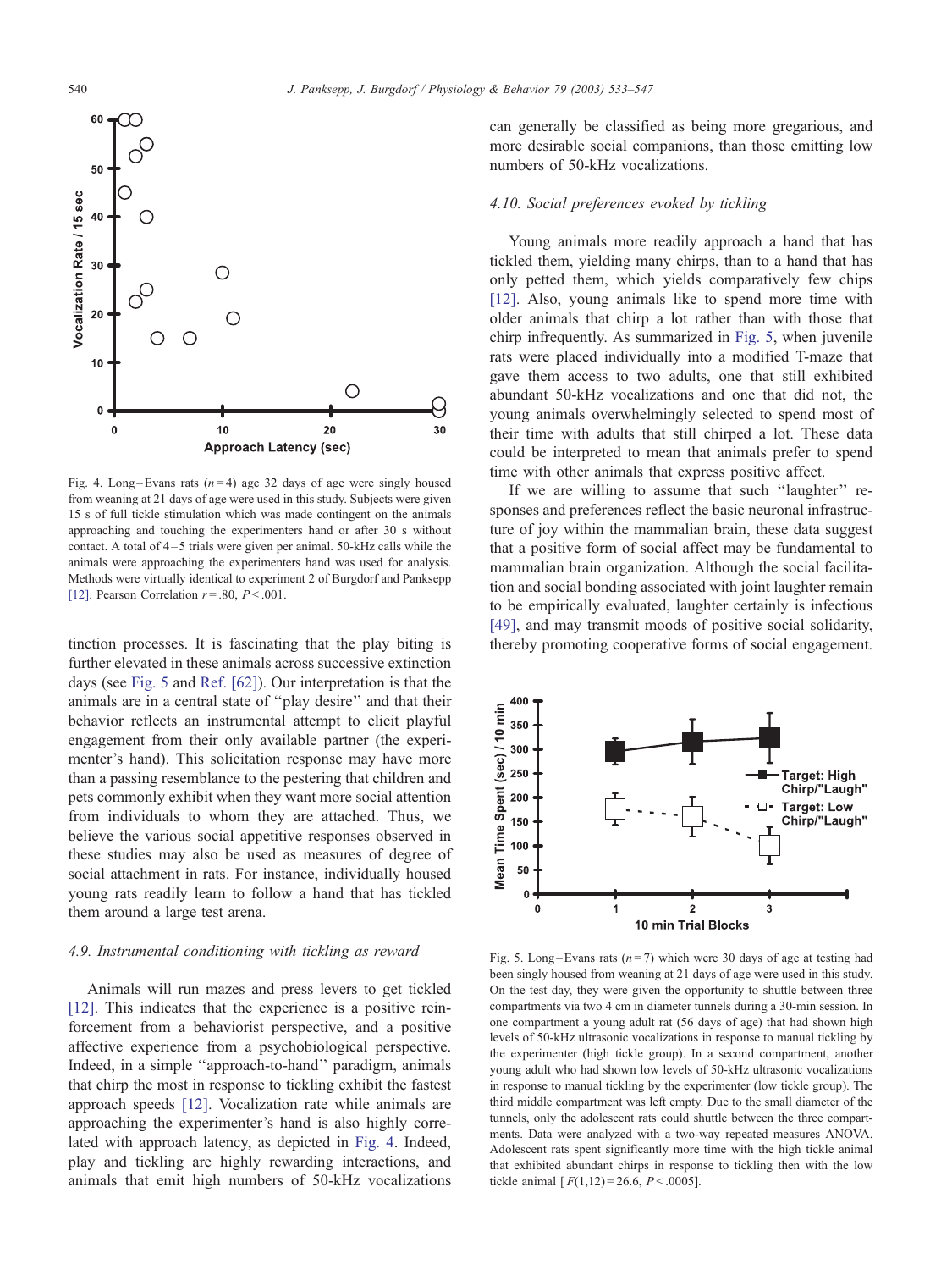<span id="page-8-0"></span>Presumably one ultimate evolutionary function of such states is to help organize social dynamics in support of reproductive fitness. Thus, it will be very important to determine empirically whether shared laughter in humans and chirping in rats are potent factors in establishing friendships and social bonds. Likewise, we have not formally evaluated the infectiousness of rat 50-kHz calls yet, but preliminary observations suggest that animals that can hear other animal playing also become playful as indicated by increased activity and jumpiness (personal observations and Kelly Lambert, personal communication, 2002). Of course, in making these assertions, we recognize that excessive tickling and too much rough-and-tumble can become aversive. In unpublished work we often observe 22-kHz calls at the end of prolonged test sessions.

#### 4.11. Breeding for tickling

The chirping response is a temperamental characteristic of animals, for it can be successfully selected for and against within four generations of selective breeding [\[63\].](#page-13-0) Since there has to be brain circuitry for this response, there have to be genes that are involved in the construction and neurochemical support of such circuits. Accordingly, we believe that the search for the genes that control the rat ''laughter/chirping'' response with modern molecular biology approaches may be one relevant way to analyze the nature of the underlying neurobiological systems. Such work may eventually provide evidence to allow us to judge whether cross-species homologies in such a joy response do, in fact, exist across various species, including humans. Clearly, different individuals and species differ greatly in their capacity for fun and laugher, but we presently know essentially nothing about the underlying psychobiological causes. Parenthetically, we would note there are some data for the existence of heritable factors in human laughter [\[46\].](#page-13-0)

# 4.12. The alternative, motor artifact explanations of the response, are not supported

50-kHz calls have been hypothesized to be an artifact of thoracic compression caused by forepaw impact normally exhibited during locomotor activity [\[7\]](#page-12-0) based primarily on evidence of a locomotor-dependent vocalizations in gerbils [\[95\].](#page-14-0) In a series of studies we have shown that 50-kHz calls can be disassociated from locomotor behavior, with increases of 50-kHz calls being associated with a decrease [\[38\]](#page-13-0) as well as no change [\[13\]](#page-12-0) in locomotor behavior. As summarized in Fig. 6, we found that only 9% of a total of two hundred two 50-kHz calls recorded occurred either coincident or within 0.5 s after the automated detection of a movement. In fact, there was a nonsignificant trend  $(P=.06)$  for a greater rate of 50-kHz calls 0.5 s before abrupt locomotor actions then rates within 0.5 s after such events.



In sum, even though there is a great deal of data that coaxes us to posit a positive affective dimensions of this response tendency in rats, we must wonder why many other mammals do not seem to exhibit this type of a vocal response. Perhaps vocal components of this emotional state only survived in species whose lives were not threatened by such sounds alerting predators. Ultrasonic calls of rats do not carry far and are hard to detect. Accordingly, the survival of young rats may not have been compromised by the joyful emissions of ultrasonic chirps during their playful activities. Of course, even if there are relations between human laughter and rat ''laughter'' there are also bound to be many differences, simply because of the long ( $\sim$  70–90 million year) divergence since they shared a common ancestor.

## 5. On the nature of human laughter

Are any of the above data relevant for understanding the mystery of human laughter? As discussed elsewhere [\[58\],](#page-13-0) the stereotyped vocal pattern of human laughter that first appears in rudimentary form at  $2-3$  months of age [\[80,92\]](#page-13-0) suggests an ancient heritage. Of course, the subtleties of human adult laughter, so abundantly expressed during the cognitive delights of humor, may highlight how certain ancient emotional processes interact with refined cognitions within higher reaches of the brain–mind [\[25\].](#page-12-0) Since laughter is best understood in our own species, the human phenomenon

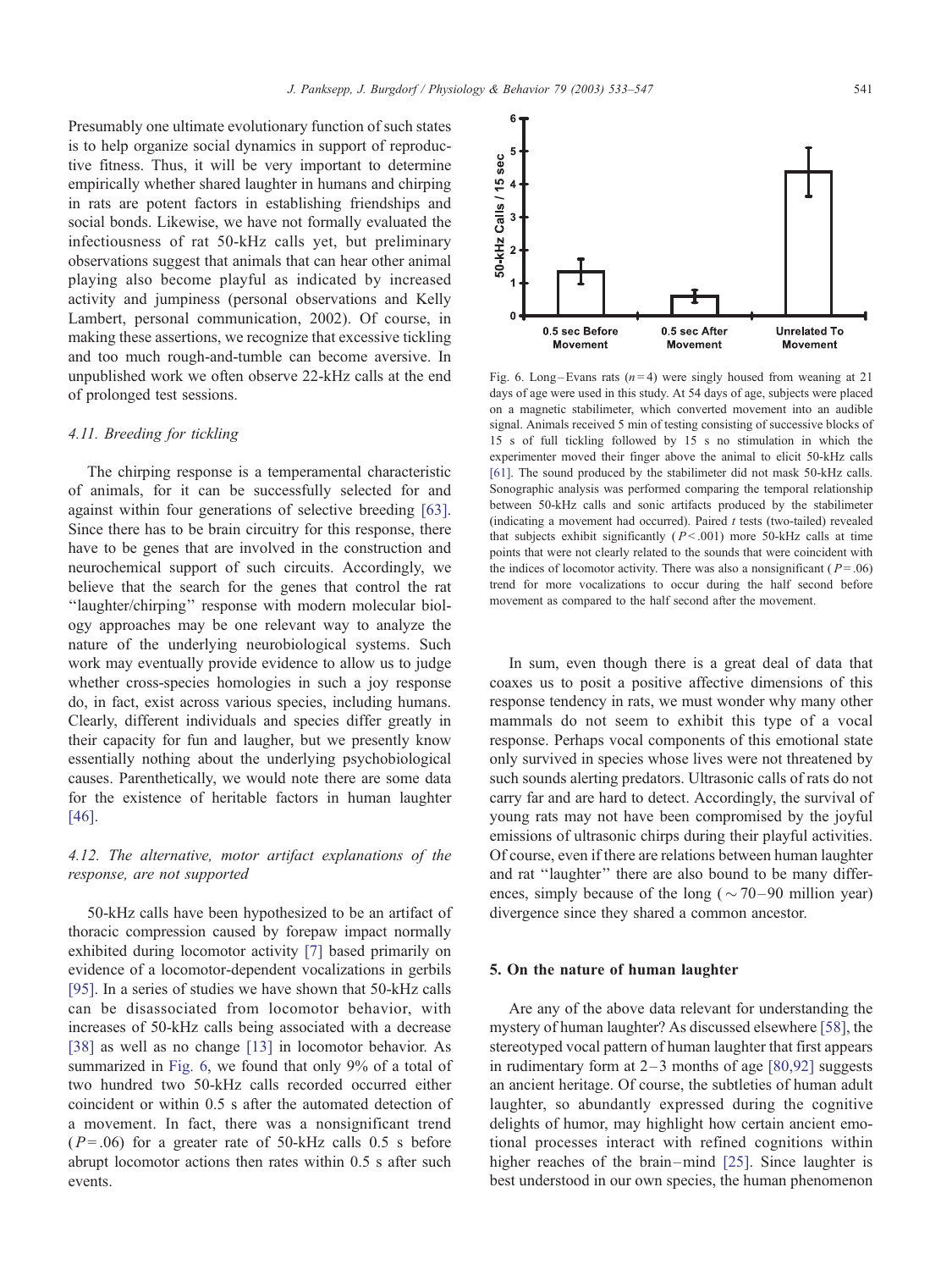must remain the criterion against which work on the ''laughter'' of other animals must be judged. Unfortunately, there has been remarkably little breakthrough empirical work on human laughter since the insightful observations of Joubert in 1579 [\[36\].](#page-13-0) Accordingly, much of what can be said about human laughter must come from the realm of folk knowledge, with all its potential flaws, rather than from the archives of well-established scientific facts.

Here, after a summary of the phenomenology of human laughter, we summarize what little that we know about the evolutionary and psychobiological sources and consequences of human laughter. Because of the dearth of basic research in the area, we will also highlight some key questions that remain to be empirically evaluated.

# 6. Laughter in infancy and adulthood: from tickling to humor?

Human laughter is fundamentally a social phenomenon, and in young children, it is most easily evoked by playful tickling. Indeed, if one seeks to become friends with a young child, there is no better way to negotiate the social terrain than mutually joyous, escalating tickle games (an obvious fact that remains to be experimentally well documented, although it is easily observed by any sensitive adult who wishes to do so). The perennial childhood puzzle of why one cannot tickle themselves, may be due to the fact that the underlying neural systems are controlled by social cues and interactions—the perception of being wanted/ chased as well as the predictability/unpredictability of the resulting social interactions. These are factors that help weave individuals into the social fabric in which they reside, reflecting various hues of position and dominance. Being tickled by another arouses the brain more than being ''tickled'' by oneself [\[6\].](#page-12-0) This fact highlights how subtly our brains have been honed, in part by evolution, to be mindful of social priorities.

During infancy and early childhood, the most abundant laughter occurs in the midst of self-movements during rough-and-tumble play and as a result of friendly tickling by others [\[80,92\].](#page-13-0) The response conditions so rapidly that after only a few tickles; one can evoke laughter simply through hand and verbal gestures that imply threats of tickling (e.g., ''coochi-coochi-coo''). The fact that certain parts of the body are more ticklish than others, both in humans [\[32\]](#page-12-0) and animals [\(Fig.](#page-5-0) 2), highlights the potential existence of specialized receptor organs in the skin and pathways in the brain to specifically mediate this response.

Infant's engagements with joyful tickling seems to pave the way for peek-a-boo games where the anticipation of certain social dynamics can rivet their delighted attentions [\[72\].](#page-13-0) These antecedents gradually lead to children's enjoyment of the many forms of unpredictability in the games, the mischievous pranks and practical jokes they cherish. However, most laughter eventually occurs in the midst of everyday interactions. Throughout childhood, laughter occurs most commonly and most intensely in the midst of vigorous social engagements, such as the chasing and running activities of rough-and-tumble play [\[90\].](#page-14-0)

It is a reasonable but not a scientifically established view that the human taste for humor is based, in some fundamental way, on the existence of infantile and childhood joy and laughter [\[27,28,78\].](#page-12-0) According to this view, the intrinsic ability of the nervous system to laugh and experience social joy is an essential precondition for the emergence of the type of mental sophistication that is able to find joy and laughter among the slapstick incongruence of life and the interplay of unpredictable cognitive events. How far back play, joy, laughter and smiling go in brain evolution is presently anyone's guess. Some key questions are as follows:

What we need to determine now is when does laughter occur precisely in the midst of rough-and-tumble play and other social interactions? What behaviors does it predict? What behaviors does it follow? How does tickling laughter become conditioned in a child and other young organisms? How does laughter come to be used for subsidiary social goals? Is shared laughter a potent factor in establishing friendships and social bonds? What is the precise relationship between natural laughter and feelings of mirth? Can laughter and feelings of mirth really change bodily functions and promote health? Where are the neural circuits for laughter and what are their cardinal neurochemistries?'' [58, pp. [185–186\].](#page-13-0)

# 7. The neural substrates of laughter in humans

Since smiling and laughter are the quintessential indicators of joyful affect across human cultures [\[84\],](#page-14-0) a study of the underlying neurobiological substrates may help us decode the fundamental nature of joy within the brain. As already noted, laboratory rats also exhibit a laughter type response [\[61\],](#page-13-0) raising the possibility that some aspects of the neural substrates that control human laughter may be clarified through this animal model.

At present, the neuroanatomy, neurophysiology and neurochemistry of laughter remain poorly defined. Although certain neuropathologies (including certain epilepsies) are accompanied by uncontrollable bouts of laughter, often with no accompanying feelings of mirth, they provide only marginal clues to the underlying brain substrates of joy [\[5\].](#page-12-0) It has long been known that the progressive diseases in which the insulation around nerve cells (i.e., myelin) begins to degenerate, such as multiple sclerosis and amyotrophic lateral sclerosis, are commonly accompanied by fits of crying and laughter [\[23\].](#page-12-0) Often the crying bouts set in first, followed by laughter, but typically, neither is accompanied by the appropriate affect [\[74\].](#page-13-0) They are often motor displays, which reflect release from inhibition of deep subcortical motor circuits situated in the brainstem [\[73\].](#page-13-0)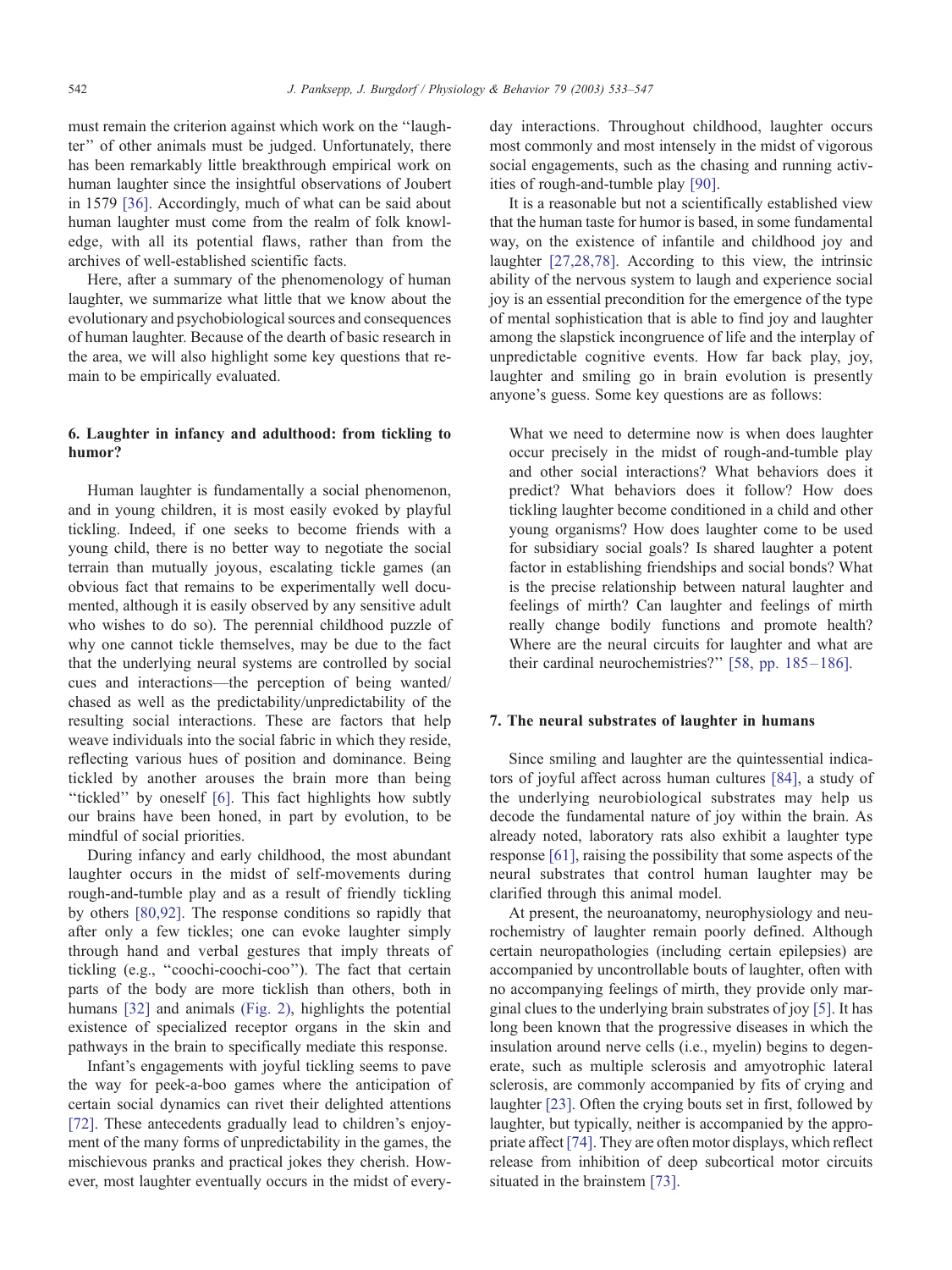It is generally believed that feelings of mirth may require higher brain systems. Recent evidence suggests that the frontal lobes help instigate laughter, and the right frontal lobes may be especially important for the appreciation of humor [\[85\].](#page-14-0) A remarkable recent discovery is the induction of hearty laughter, accompanied by true mirth, during presurgical stimulation of a frontal cortical area (i.e., the supplementary motor cortex), that has long been recognized as important in the initiation of movement. One 16-year-old girl undergoing brain stimulation for localization of intractable seizures exhibited bouts of vigorous laughter that intensified as brain stimulation intensity increased. A striking feature was that this type of brain arousal led to the projection of mirthful feelings onto ''whatever external stimulus was present'' [26, p. [650\].](#page-12-0) A recent PET study of laughter and smiling response to humorous video clips also found activation of the supplementary motor cortex as well as other cortical and subcortical structures during hedonic laughter and smiling [\[35\].](#page-12-0) These studies dramatically confirmed that arousal of frontal areas of the brain, which have long been recognized as being more important in the generation of emotions than posterior sensory–perceptual area, are able to trigger feelings of mirth.

What a brain analysis can yield are credible hypotheses about the specific mechanisms through which laughter may operate. At the lowest level of organization there appears to be a response integration system for laughter, the arousal of which may establish an essential precondition for mirth. This system is evolutionarily prepared to respond to certain environmental events, such as tickle and friendly surprising stimuli, so as to facilitate social interactions and to take them in positive directions in ways that promote bonding and cooperative activities. If one tries to envision such processes in dynamic terms, one might imagine laughter and mirth to be global attractor processes that captivate widely reverberating ensembles of neural networks within the brain of one individual that can spread infectiously among interacting individuals. Perhaps such activities release growth promoting molecules of the brain such as neurotrophins, which may help condition the brain in positive and lasting ways that have barely started to be evaluated [\[30\].](#page-12-0)

## 8. And the dark side of laughter

Of course there is a dark side to laughter that has not been emphasized here: the ''sudden glory'' that philosopher Thomas Hobbes saw as the heart of laughter that emerged from a ''conception of some eminency in ourselves'' (see Ref. [\[31\]](#page-12-0)). Usually the children that prevail in play tend to laugh the most [\[9,98\],](#page-12-0) suggesting that to some extent laughter may reflect a social dominance-seeking response, which may pave the way for laughter to stigmatize and degrade others through such behavior. All too often, especially in children, laughter tends to become a psychological tool for teasing and taunting—the establishment of exclusionary group identities that can set the stage for finding mirth in the misfortunes of others. These tendencies may arise rather naturally from the fact that within-group laughter promotes group solidarity, which can then be used to ostracize and exhibit scorn toward those outside the group. We doubt if most other animals are capable of exhibiting such psychological tendencies, but such possibilities certainly need to be considered in future research, especially on other primates. Likewise, the role of such vocalization in the emergence of friendliness and social bonding deserves our attention.

In adults, most laughter occurs in the midst of simple friendly social interactions while greeting and ''ribbing'' each other rather than in response to explicit verbal jokes [\[75–77\].](#page-13-0) The two are brought together in our institution of "roasting" those we love and admire: The more dominant the targets of the roast, the more mirth there is to be had at their good-humored expense. Surely our appreciation of such subtle types of humor arises from fully matured comico–cognitive developments of the brain. There is no evidence that other species partake of such high shenanigans. Indeed, only gradually do children appreciate those foolish social dynamics (e.g., often highlighting self-other disparities and similarities) that we cherish as the essence of jokes and humor, but which can also serve as the basis for social ridicule.

Although it is to be expected that social preferences in humans would be strongly related to amounts of laughter experienced in social encounters, we must leave considerable leeway for perceived reciprocity issues and cultural display rules in such predictions. Certain cultures do not encourage laughter and smiling among strangers [\[84\],](#page-14-0) and well-enculturated adults are probably sensitized to maintain a balance of laughter among social participants. One-sided laughter can certainly become an irritant, perhaps because it signals high dominance seeking. At a depth psychological level, perhaps we should also suspect excessive self-involvement in those who laugh persistently at their own remarks.

## 9. Clinical implications of this work with a focus on ADHD, addictions and mood disorders

It is noteworthy that Joubert [\[36\]](#page-13-0) discussed a variety of still unresolved medical topics in various chapters of his magnificent monograph, such as: ''Why It Is That Great Laughers Easily Become Fat,'' (Third Book, Chapter XIII) and ''What Good Accompanies Laughter, and Whether a Sick Person Can Be Healed By Dint of Laughing'' (Third Book, Chapter XIV). A relationship between the amount of positive affect and health benefits has also been suggested by more recent pioneers like Cousins [\[19\]](#page-12-0) who made ''the joyous discovery that ten minutes of genuine belly laughter had an anesthetic effect'' that allowed him hours of relief from chronic pain (p. 39). Since then, some evidence indi-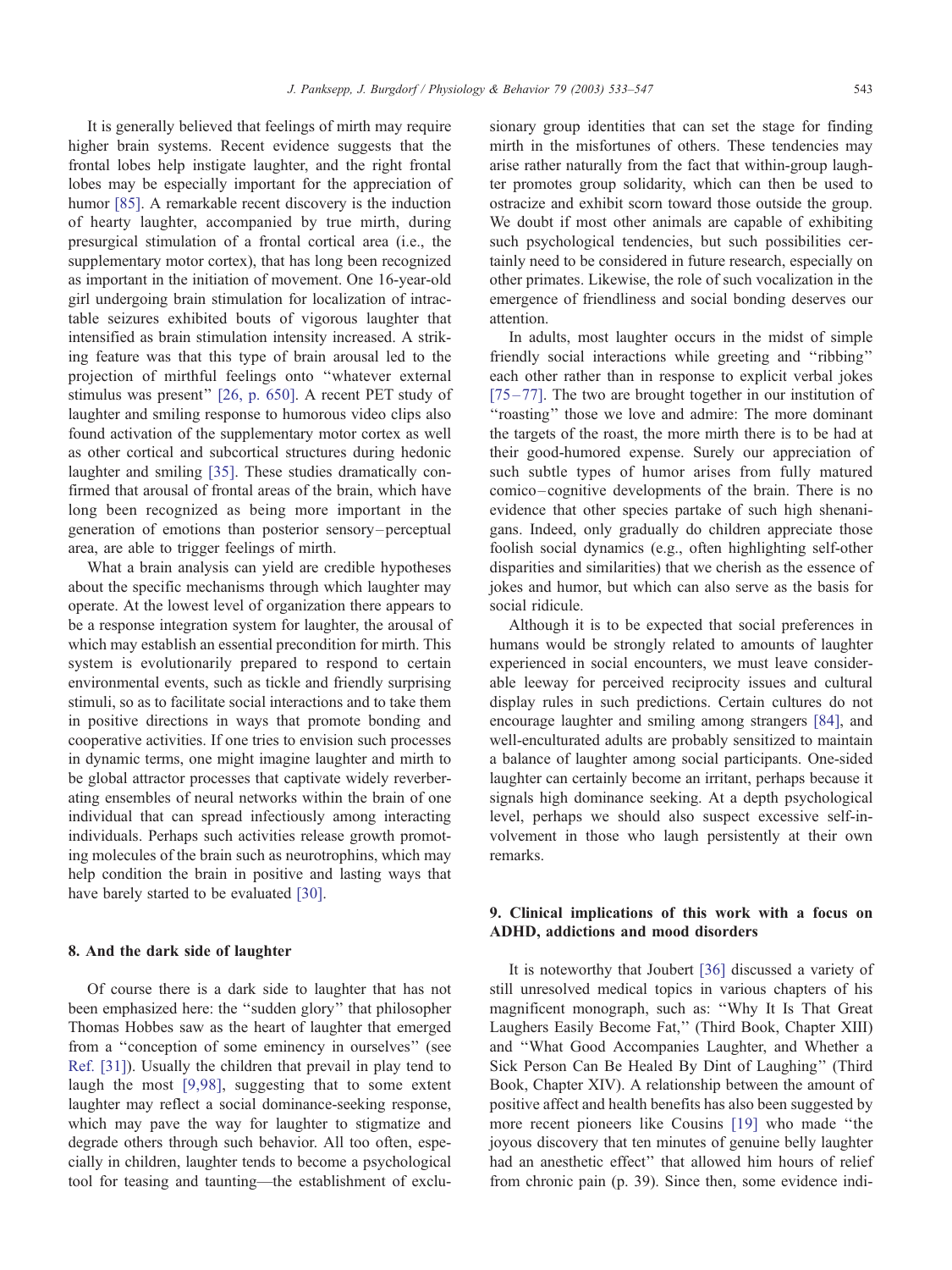cates that laughter can ameliorate certain types of pain (e.g., Ref. [\[99\]\)](#page-14-0), may promote immune functions [\[43\]](#page-13-0) and reduce some physiological and psychological stress responses [\[3,100\],](#page-12-0) while enhancing feelings of well-being, in part by counteracting negative affects [\[41,93\].](#page-13-0) Some of these effects could be due to the release of endogenous opioids and oxytocin–neuropeptides that are known to be important in mediating social affect [\[16,34,55\],](#page-12-0) but many other brain and body chemistries are likely to be involved [\[3\].](#page-12-0)

It is hard to imagine that mirth would fully elaborate in the brain without the accompanying expressive act of laughter. It will be most interesting to know how the readiness to laugh and play are related to the development of psychological resilience as well as to many other dimensions of personality. A more thorough scientific understanding of these psychological birthrights of the human brain may give us new insights on how to better treat various psychiatric and medical problems, and to better regulate the emotional economy of everyday life. Work on such problems may also shed some new light on a variety of classic psychiatric problems.

#### 10. Attention deficit hyperactivity disorders (ADHD)

We have suggested that the preceding data on animal play and laughter may be of considerable relevance for understanding certain psychiatric syndromes, especially attention deficit hyperactivity disorders (ADHD). Psychostimulants like methylphenidate (e.g., Ritalin) are remarkably powerful play-reducing drugs in animal models [\[2\].](#page-12-0) It is certainly possible that many children are given such drugs partly because they reduce disorderly behaviors, and at time bladder control problems, that arise from playful urges [\[58,86\]](#page-13-0), but we must be concerned whether such long-term drug treatments have deleterious consequences on brain development [\[52\].](#page-13-0) One major concern is the issue of psychostimulant sensitization, which can lead to longterm behavioral changes in animals which might not be deemed desirable [\[53,91\],](#page-13-0) including increased drug seeking tendencies [\[10,44\].](#page-12-0) Indeed, using our 50-kHz laughter measure, we have found evidence for sensitization. Namely, animals that had been treated with methylphenidate at levels that dramatically reduced play, led to heightened 50-kHz vocalizations in response to subsequent exposures to the play chamber [\[64\].](#page-13-0) The potential benefits of play therapy in the treatment of ADHD are supported by preclinical data [\[30,65\].](#page-12-0)

Although young animals typically do not sensitize as readily as older animals, it does emerge as a function of chronic psychostimulant use. This work also suggests that the neural systems that regulate play and 50-kHz vocalizations can also be dissociated: Namely, psychostimulants reduce rough and tumble play, but if anything, they mildly increase the 50-kHz chirps [\[13,39\].](#page-12-0) This allows us to use these vocalizations to potentially monitor drug craving, using a ''self-report'' measure of appetitive eagerness [\[40,66\].](#page-13-0)

# 11. Chirping as a craving measure in drug addiction studies

Briefly, we have found that the 50-kHz chirping measure can be used effectively to study drugs of abuse which presumably sustain intake partly by the positive affective responses they generate [\[12,66\].](#page-12-0) The measure may be a useful supplement to conditioned place preference and drug self-administration procedures [\[39\],](#page-13-0) and since it is response that could be easily interfaced with neuroethological studies, it provides an potentially useful entry point for analyzing the neural substrates of desire and craving. We will not elaborate on this issue here, since recently it has been extensively discussed elsewhere [\[40\].](#page-13-0)

## 12. Laughter, joy and depression

Clearly, further work on the joy evoked by laughter could have implications for the treatment of various psychiatric disorders, especially depression. Indeed, it has been proposed that merely simulating the motor rhythms of laughter can promote positive feelings [\[17\],](#page-12-0) and laughter has been clinically utilized to promote relaxation and acceptance of one's circumstances [\[93\].](#page-14-0) Certain societies already have ''laughing clubs'' which assume that laughter, even without any explicit humorous stimuli, is a pleasant way to spend time with others and to obtain apparent emotional benefits.

Our hope is that if we ever identify specific chemistries that regulate the tickle-induced 50-kHz chirping response, we may have new ideas for development of new classes of antidepressants that can elevate positive social moods as opposed to simply dampening the influence of negative moods. That, of course, is all that most existing antidepressants do. Now that the potential health benefits of positive emotions are being increasingly recognized [\[81\],](#page-13-0) we can only hope that solid empirical studies will follow. In sum, it will be most interesting to establish the relationships between the tendency to laugh and mental health outcomes, especially in children. Can the tendency for mirth and laugh be established as an emotional trait variable early in childhood, and will this trait have some predictive validity in reflecting the developmental progression of a child? We anticipate that the utilization of animal models for this may be especially instructive.

The mind–body dichotomy that has characterized much of modern psychological thought is eroding as we increasingly appreciate the powerful relationships between emotional states and bodily functions [\[50\].](#page-13-0) Although neurobiological work on laughter and joy remains in its preliminary stages, we can anticipate that future work along such lines will have important implications for mental and perhaps bodily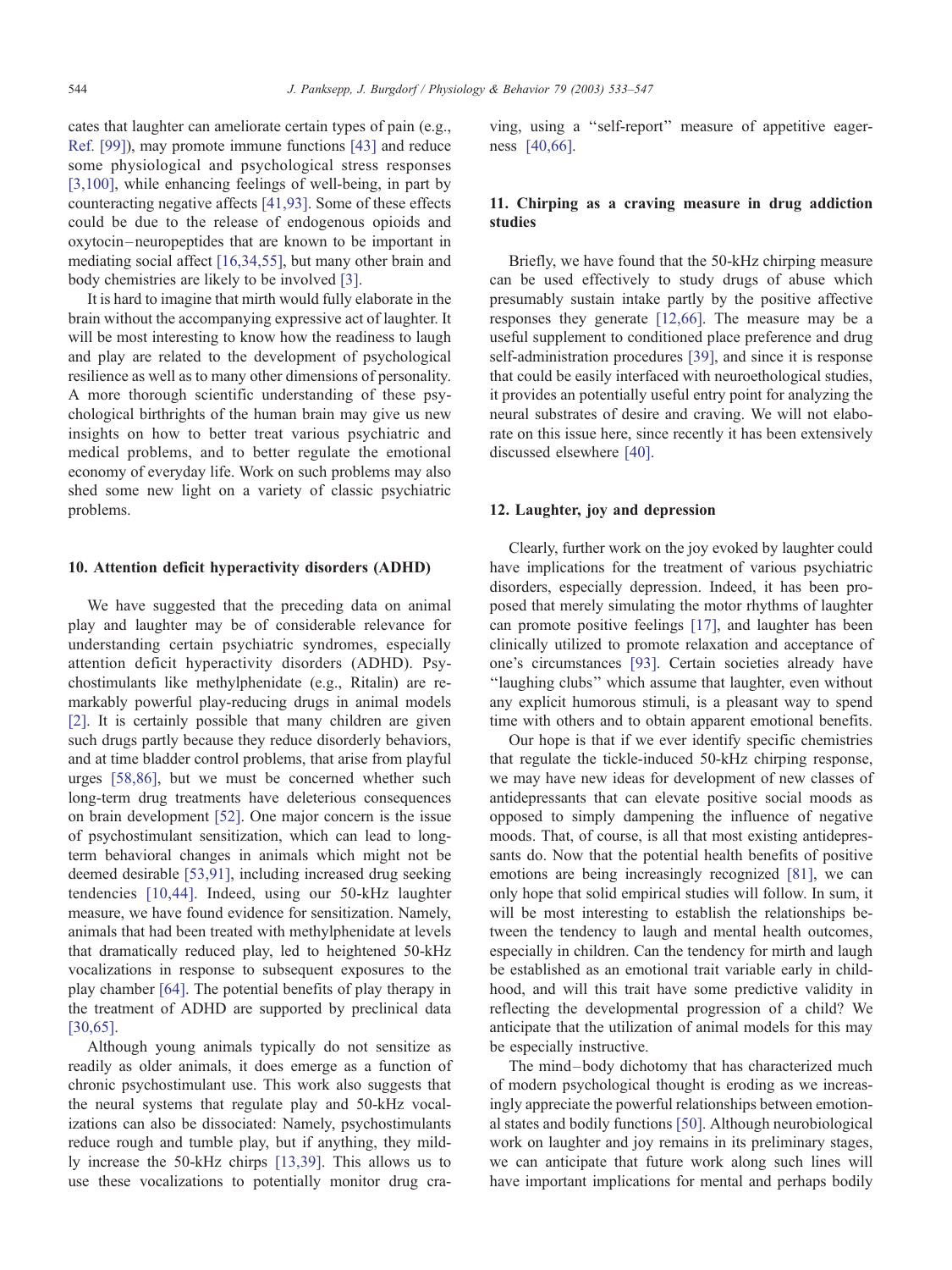<span id="page-12-0"></span>health issues, both at diagnostic and therapeutic levels [30, 64,65,82].

#### 13. Summary

Whether there are fundamental neural homologies to be found between the ''laughing'' response of rodents and the playful laughter of human children remains to be assessed using neurological and genetic tools. Such issues may eventually be capable of being evaluated through the cross species contrasting of pharmacological manipulations. For instance, if we find a brain chemical that provokes rodent chirping, we will be most interested to see if it promotes human mirth. At present, we only have preliminary data on that issue which suggests a role for glutamatergic and dopaminergic stimulation in the control of the 50-kHz response [13,29,62,101], but no comparable data is yet available at the human level. If the basic neural substrates for social joy are, in fact, similar in rats and humans, animal experimentation should help us elucidate of the underlying neural details more readily than any conceivable studies in humans. Until data to the contrary emerges, we plan to keep an open mind to the possibility that a detailed analysis of the underlying neurobiological controls may highlight important commonalties between tickle-induced chirping in young rodents and youthful laughter in the human species. In any event, we anticipate that the further study of this and related emotional measures offer powerful new approaches for understanding some of the general principles which mediate positive social affects and motivations within mammalian brains. Through such pursuits, the neuroscience of epistemics, as first conceptualized by Paul MacLean, may be substantially advanced.

#### References

- [1] Barfield RJ, Thomas DA. The role of ultrasonic vocalizations in the regulation of reproduction in rats. Ann NY Acad Sci 1986;474:  $33 - 43$
- [2] Beatty WW, Dodge AM, Dodge LJ, White K, Panksepp J. Psychomotor stimulants, social deprivation and play in juvenile rats. Pharmacol Biochem Behav 1982;16:417–22.
- [3] Berk LS, Tan SA, Fry WF, Napier BJ, Lee JW, Hubbard RW, et al. Neurendocrine and stress hormone changes during mirthful laughter. Am J Med Sci 1989;298:390-6.
- [4] Berridge KC. Pleasures in the brain. Brain Cogn 2003;52:106-1208.
- [5] Black D. Pathological laughter: a review of the literature. J Nerv Ment Dis 1982;170:67-71.
- [6] Blakemore SJ, Wolpert DM, Frith CD. Central cancellation of selfproduced tickle sensation. Nat Neurosci 1998;1:635 – 40.
- [7] Blumberg MS. Rodent ultrasonic short calls: locomotion, biomechanics, and communication. J Comp Psychol 1992;106:360-5.
- [8] Blumberg MS, Sokoloff G. Do infant rats cry? Psychol Rev 2001; 108:83– 95.
- [9] Blurton JN. Categories of child–child interaction. In: Blurton Jones N, editor. Ethological studies of child behavior. New York: Cambridge Univ Press; 1992. p. 97–127.
- [10] Brandon CL, Marinelli M, Baker LK, White FJ. Enhanced reactivity and vulnerability to cocaine following methylphenidate treatment in adolescent rats. Neuropharmacology 2001;25:651-61.
- [11] Brudzynski SM, Pniak A. Social contacts and production of 50-kHz short ultrasonic calls in adult rats. J Comp Psychol 2002;116:782-98.
- [12] Burgdorf J, Panksepp J. Tickling induces reward in adolescent rats. Physiol Behav 2001;72:167– 73.
- [13] Burgdorf J, Knutson B, Panksepp J, Ikemoto S. Nucleus accumbens amphetamine microinjections unconditionally elicit 50-kHz ultrasonic vocalizations in rats. Behav Neurosci. 2001;115:940-4.
- [14] Burgdorf J, Knutson B, Panksepp J, Shippenberg T. Ultrasonic vocalizations index pharmacological aversion in adult rats. Psychopharmacology 2001;155:35–42.
- [15] Burghardt GM. Amending Tinbergen: a fifth aim for ethology. In: Mitchell S, Thompson NS, Miles HL, editors. Anthropomorphism, anecdotes, and animals. Albany (NY): SUNY Press; 1997. p. 254–76.
- [16] Carter CS. Neuroendocrine perspectives on social attachment and love. Psychoneuroendocrinology 1998;23:779–818.
- [17] Clynes M. Sentics: the touch of emotions. Garden City (NY): Doubleday; 1978.
- [18] Costall A. How Lloyd Morgan's Canon backfired. J Hist Behav Sci 1993;29:113– 22.
- [19] Cousins N. Anatomy of an illness as perceived by the patient: reflections on healing and regeneration. New York: Bantam; 1979.
- [20] Damasio AR. The feeling of what happens: body and emotion in the making of consciousness. New York: Harcourt Brace; 1999.
- [21] Damasio AR, Grabowski TJ, Bechara A, Damasio H, Ponto LL, Parvizi J, et al. Subcortical and cortical brain activity during the feeling of self-generated emotions. Nat Neurosci 2000;10:1049-56.
- [22] Depue RA, Collins PF. Neurobiology of the structure of personality: dopamine, facilitation of incentive motivation, and extraversion. Behav Brain Sci 1999;22:2511-3.
- [23] Feinstein A, Feinstein K, Gray T, O'Connor P. Prevalence and neurobehavioral correlates of pathological laughing and crying in multiple sclerosis. Arch Neurol 1997;54:1116–21.
- [24] Flannelly KJ, Muraoka MY, Blanchard DC, Blanchard RJ. Specific anti-aggressive effects of fluprazine hydrochloride. Psychopharmacology 1985;87:86-9.
- [25] Freud S. Jokes and their relations to the unconscious. New York: W.W. Norton; 1905/1960. Translated by James Strachey for the Standard Edition of the Complete Psychological Works of Sigmund Freud.
- [26] Fried I, Wilson CL, MacDonald KA, Behnke EJ. Electric current stimulates laughter. Nature 1998;391:650.
- [27] Friedlund A. Human facial expression: an evolutionary view. San Diego (CA): Academic Press; 1994.
- [28] Fridlund AJ, Loftis JM. Relations between tickling and humorous laughter: preliminary support for the Darwin –Hecker hypothesis. Biol Psychol 1990;30:141– 50.
- [29] Fu X, Brudzynski SM. High-frequency ultrasonic vocalization induced by intracerebral glutamate in rats. Pharmacol Biochem Behav 1994;49:835– 41.
- [30] Gordon NS, Burke S, Akil H, Watson J, Panksepp J. Socially induced brain fertilization: play promotes brain derived neurotrophic factor expression. Neurosci Lett 2003;341:17–20 .
- [31] Gregory JC. The nature of laughter. New York: Harcourt Brace; 1924.
- [32] Harris PL. Individual differences in understanding emotion: the role of attachment status and psychological discourse. Attach Hum Dev 1999;3:307 –24.
- [33] Heath RG. Exploring the mind-brain relationship. Baton Rouge (LA): Moran Printing; 1996.
- [34] Insel T. The neurobiology of attachment. Am J Psychiatry 1997; 154:726–35.
- [35] Iwase M, Ouchi Y, Okada H, Yokoyama C, Nobezawa S, Yoshikawa E, et al. Neural substrates of human facial expression of pleasant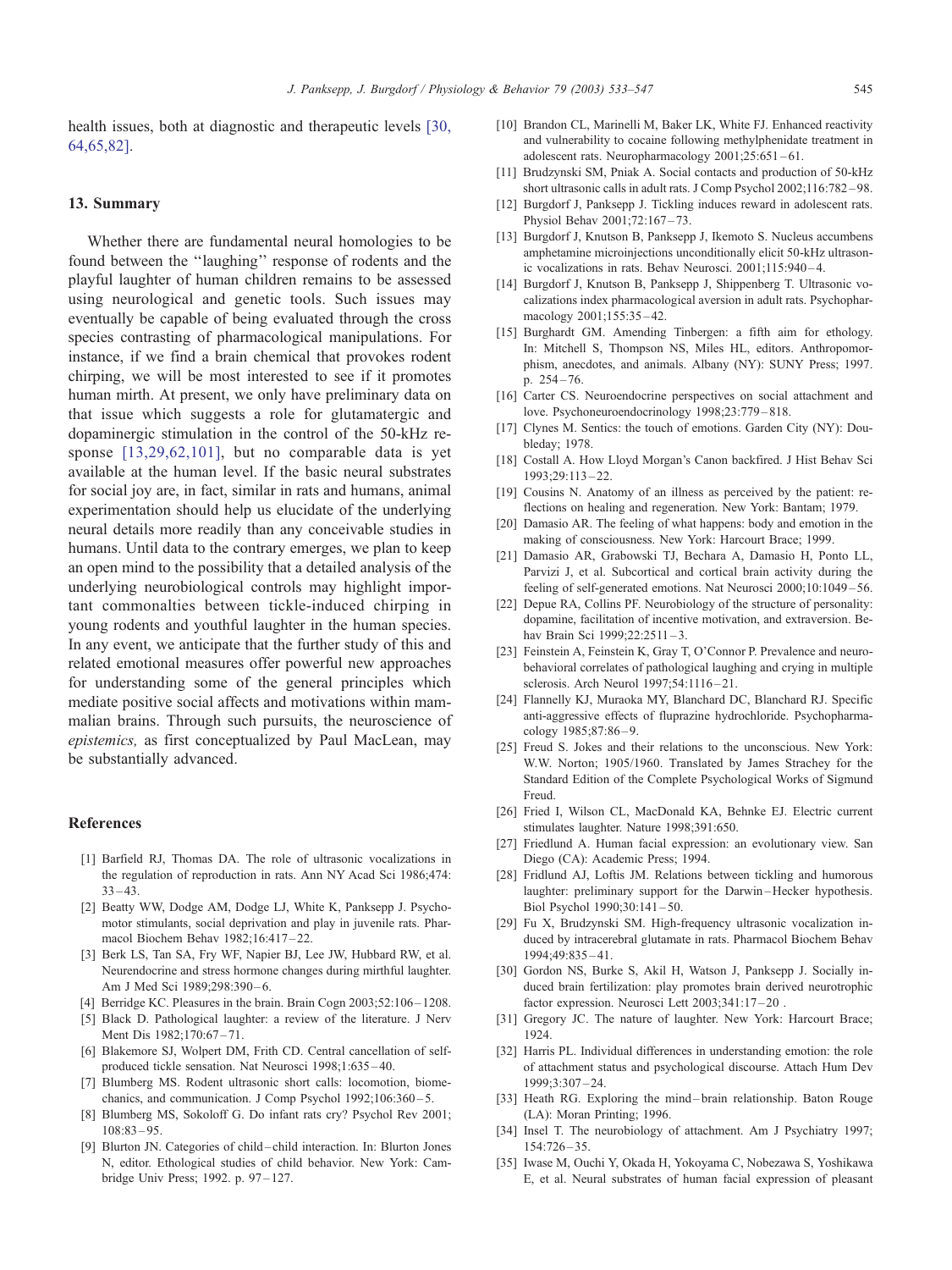<span id="page-13-0"></span>emotion induced by comic films: a PET study. NeuroImage 2002;  $17.758 - 68$ 

- [36] Joubert L. Treatise on laughter. Birmingham (AL): Univ. of Alabama Press, 1579/1980. Translated and annotated by Gregory David de Racher.
- [37] Knutson B, Adams CM, Fong GW, Hommer D. Anticipation of increasing monetary reward selectively recruits nucleus accumbens. J Neurosci 2001;15:RC159.
- [38] Knutson B, Burgdorf J, Panksepp J. Anticipation of play elicits highfrequency ultrasonic vocalizations in young rats. J Comp Psychol 1998;112:65– 73.
- [39] Knutson B, Burgdorf J, Panksepp J. High-frequency ultrasonic vocalizations index conditioned pharmacological reward in rats. Physiol Behav 1999;66:639–43.
- [40] Knutson B, Burgdorf J, Panksepp J. Ultrasonic vocalizations as indices of affective states in rat. Psychol Bull 2002;128:961–77.
- [41] Kuiper N, Martin RA. Laughter and stress in daily life: relations to positive affect and self-regulation. Motiv Emot 1998;22:133-53.
- [42] Kusayama T, Watanabe S. Reinforcing effects of methamphetamine in planarians. NeuroReport  $2000;11:2511-3$ .
- [43] Labott SM, Ahleman S, Wolever ME, Martin RB. The physiological and psychological effects of the expression and inhibition of emotion. Behav Med 1990;16:182-9.
- [44] Laviola G, Adriani W, Terranova ML, Gerra G. Psychobiological risk factors for vulnerability to psychostimulants in human adolescents and animal models. Neurosci Biobehav Rev 1999;23:  $993 - 1010$ .
- [45] LeDoux J. The emotional brain: the mysterious underpinnings of emotional life. New York: Simon & Schuster; 1996.
- [46] Leuba C. Tickling and laughter: two genetic studies. J Genet Psychol 1941;58:201–9.
- [47] Logothetis NK. The neural basis of the blood-oxygen-level-dependent functional magnetic resonance imaging signal. Philos Trans R Soc Lond, B Biol Sci 2002;357:1003-37.
- [48] MacLean PD. The triune brain in evolution: role in paleocerebral functions. New York: Plenum; 1990.
- [49] Martin GN, Gray CD. The effects of audience laughter on men's and women's responses to humor. J Soc Psychol 1996;136:221-31.
- [50] Mayer EA, Saper CB, editors. The biological basis for mind body interactions. Amsterdam: Elsevier; 1999.
- [51] Miczek KA, Weerts EM, Vivian JA, Barros HM. Aggression, anxiety and vocalizations in animals: GABAA and 5-HT anxiolytics. Psychopharmacology 1995;121:38–56.
- [52] Moll GH, Hause S, Ruther E, Rothenberger A, Huether G. Early methylphenidate administration to young rats causes a persistent reduction in the density of striatal dopamine transporters. J Child Adolesc Psychopharmacol 2001;11:15– 24.
- [53] Nocjar C, Panksepp J. Chronic intermittent amphetamine pretreatment enhances future appetitive behavior for drug- and natural-reward: interaction with environmental variables. Behav Brain Res 2002;128:189–203.
- [54] Panksepp J. The ontogeny of play in rats. Dev Psychobiol 1980; 14:232– 327.
- [55] Panksepp J. Affective neuroscience: the foundations of human and animal emotions. New York: Oxford Univ Press; 1998.
- [56] Panksepp J. Attention deficit disorders, psychostimulants, and intolerance of childhood playfulness: a tragedy in the making? Curr Dir Psychol Sci 1998;7:91–8.
- [57] Panksepp J. The periconscious substrates of consciousness: affective states and the evolutionary origins of the SELF. J Conscious Stud 1998;5:566–82.
- [58] Panksepp J. The riddle of laughter: neural and psychoevolutionary underpinnings of joy. Curr Dir Psychol Sci 2000;9:183-6.
- [59] Panksepp J. Can anthropomorphic analyses of ''separation cries'' in other animals inform us about the emotional nature of social loss in humans? Psych Rev 2003;110:376–88.
- [60] Panksepp J. At the interface of affective, behavioral and cognitive

neurosciences. Decoding the emotional feelings of the brain. Brain Cog 2003;52:4– 14.

- [61] Panksepp J, Burgdorf J. Laughing rats? Playful tickling arouses high frequency ultrasonic chirping in young rodents. In: Hameroff S, Chalmers D, Kazniak A, editors. Toward a science of consciousness, vol. III. Cambridge (MA): MIT Press; 1999. p. 124– 36.
- [62] Panksepp J, Burgdorf J. 50 k-Hz chirping (laughter?) in response to conditioned and unconditioned tickle-induced reward in rats: effects of social housing and genetic variables. Behav Brain Res 2000;115:  $25 - 38.$
- [63] Panksepp J, Burgdorf J, Gordon N. Towards a genetics of joy: breeding rats for ''laughter''. In: Kaszniak A, editor. Emotions, qualia, and consciousness. Singapore: World Scientific; 2001. p. 124– 36.
- [64] Panksepp J, Burgdorf J, Gordon N, Turner C. Treatment of ADHD with methylphenidate may sensitize brain substrates of desire. Implications for changes in drug abuse potential from an animal model. Conscious Emot 2002;3:7– 19.
- [65] Panksepp J, Burgdorf J, Turner C, Gordon N. Modeling ADHD-type arousal with unilateral frontal cortex damage in rats and beneficial effects of play therapy. Brain Cogn 2003;52:97 – 105.
- [66] Panksepp J, Knutson B, Burgdorf J. The role of brain emotional systems in addictions: a neuro-evolutionary perspective and new 'self-report' animal model. Addiction 2002;97:459– 69.
- [67] Panksepp J, Newman JD, Insel TR. Critical conceptual issues in the analysis of separation-distress systems of the brain. In: Strongman KT, editor. International review of studies on emotion, vol. 2. Chichester (UK): Wiley; 1992. p. 51–72.
- [68] Panksepp J, Panksepp JB. The seven sins of evolutionary psychology. Evol Cog 2000;6:108– 31.
- [69] Panksepp J, Siviy S, Normansell L. The psychobiology of play: theoretical and methodological perspectives. Neurosci Biobehav Rev 1984;8:465 – 92.
- [70] Panksepp J, Siviy SM, Normansell LA. Brain opioids and social emotions. In: Reite M, Fields T, editors. The psychobiology of attachment and separation. New York: Academic Press; 1985. p. 3 –49.
- [71] Panksepp JB, Huber R. The neuropharmacology of crayfish reward: place conditioning with amphetamine and cocaine. Abstr Soc Neurosci; Abstract no. 189.4, 2002.
- [72] Parrott WG, Gleitman H. Infant's expectation of play: the joy of peek-a-boo. Cogn Emot 1989;3:291– 311.
- [73] Parvizi J, Anderson SW, Martin CO, Damasio H, Damasio AR. Pathological laughter and crying: a link to the cerebellum. Brain 2001;124:1708 –19.
- [74] Poeck K. Pathophysiology of emotional disorders associated with brain damage. In: Vinken PJ, Bruyn GW, editors. Handbook of clinical neurology, vol. 3. Amsterdam: North Holland; 1969. p. 343-67.
- [75] Provine RR. Laughter. Am Sci 1996;84:38-45.
- [76] Provine RR. Contagious yawning and laughter: significance for sensory feature detection, motor pattern generation, imitation, and the evolution of social behavior. In: Heyes CM, Galef BG, editors. Social learning in animals: the roots of culture. New York: Academic Press; 1997. p. 179–208.
- [77] Provine RR. Laughter: a scientific investigation. New York: Viking; 2000.
- [78] Ramachandran VS. The neurology and evolution of humor, laughter, and smiling: the false alarm theory. Med Hypotheses 1998;51:  $351 - 4.$
- [79] Rinn WE. The neuropsychology of facial expression: a review of the neurological and psychological mechanisms for producing facial expressions. Psychol Bull 1984;95:52 –77.
- [80] Rothbart MK. Laughter in young children. Psychol Bull 1973;80:  $247 - 56$ .
- [81] Ryff CD, Singer B. The contours of positive human health. Psychol Inq  $1998:9:1-28$ .
- [82] Sakamoto S, Nameta K, Kawasaki T, Yamashita K, Shimizu A. Polygraphic evaluation of laughing and smiling in schizophrenic and depressive patients. Percept Mot Skills 1997;85:1291– 302.